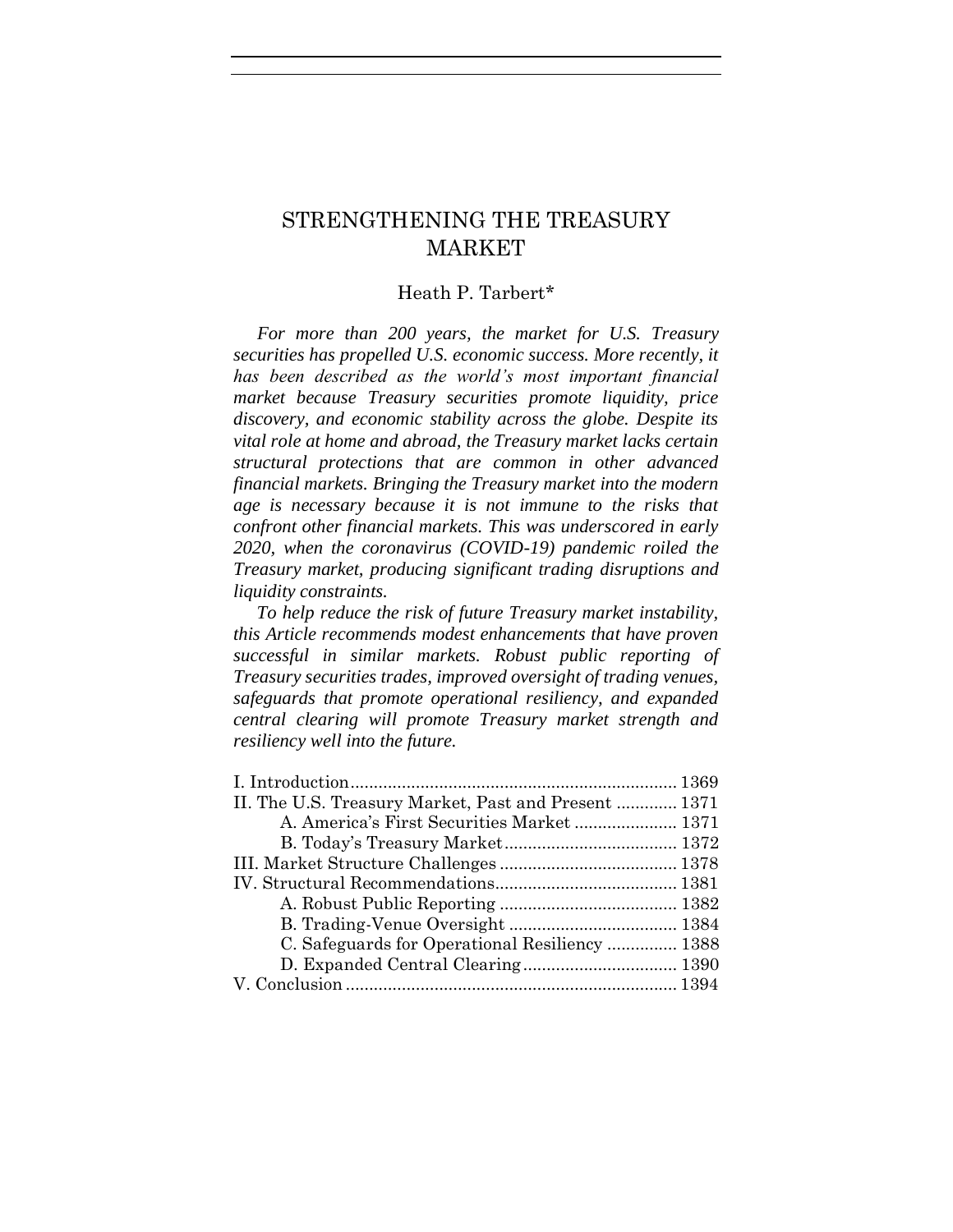A great aberration in finance today is that "the single most important financial market in the world"1 is far less developed than other advanced securities markets. For more than 200 years, the U.S. Treasury securities market has fueled America's emergence as an economic superpower. In the past several decades, moreover, the Treasury market has been a leading source of liquidity, price discovery, and economic stability for sovereigns and investors around the world.2 Yet some contend that the very market that is so vital to the

are those of the author, which may not reflect the views of any other person or entity.

1 GROUP OF THIRTY WORKING GROUP ON TREASURY MARKET LIQUIDITY, U.S. TREASURY MARKET: STEPS TOWARD INCREASED RESILIENCE 1 (2021), https://group30.org/images/uploads/publications/G30\_U.S\_.\_Treasury\_Mar kets-\_Steps\_Toward\_Increased\_Resilience\_\_1.pdf [https://perma.cc/F75L-56NH].

<sup>\*</sup> Heath P. Tarbert is the Chief Legal Officer of Citadel Securities Group L.P., headquartered in Chicago, Illinois. He previously served as the 14th Chair and Chief Executive of the Commodity Futures Trading Commission (CFTC) and as an Assistant Secretary of the Treasury. This Article reflects the keynote address the author delivered at the *Columbia Business Law Review* Symposium on the Future of Securities Regulation, held in New York, New York on December 3-4, 2021. The author would like to thank his colleagues Daniel J. Grimm, Stephen Berger, and Jonah Platt for their assistance with this Article, as well as the staff of the *Columbia Business Law Review*. A summary version of this Article appeared as an op-ed in the *Financial Times* on December 22, 2021. *See* Heath Tarbert, *US Treasury Market Needs To Enter Modern Age*, FIN. TIMES (Dec. 22, 2021), https://www.ft.com/content/6d253278-5ea6-4744-abc5-dd26b49b377e [https://perma.cc/36KS-TSHZ]. The views and opinions expressed herein

<sup>2</sup> *See id.* ("[C]onfidence in the U.S. Treasury market, and in its ability to function efficiently even in times of stress, is critical to the stability of the global financial system."); *see also* U.S. DEP'T OF THE TREASURY ET AL., RECENT DISRUPTIONS AND POTENTIAL REFORMS IN THE U.S. TREASURY MARKET: A STAFF PROGRESS REPORT 1 (2021), https://home.treasury.gov/system/files/136/IAWG-Treasury-Report.pdf [https://perma.cc/WZ7F-SQDE] ("The Treasury market is the deepest and most liquid market in the world and a central component of the U.S. and global financial systems.").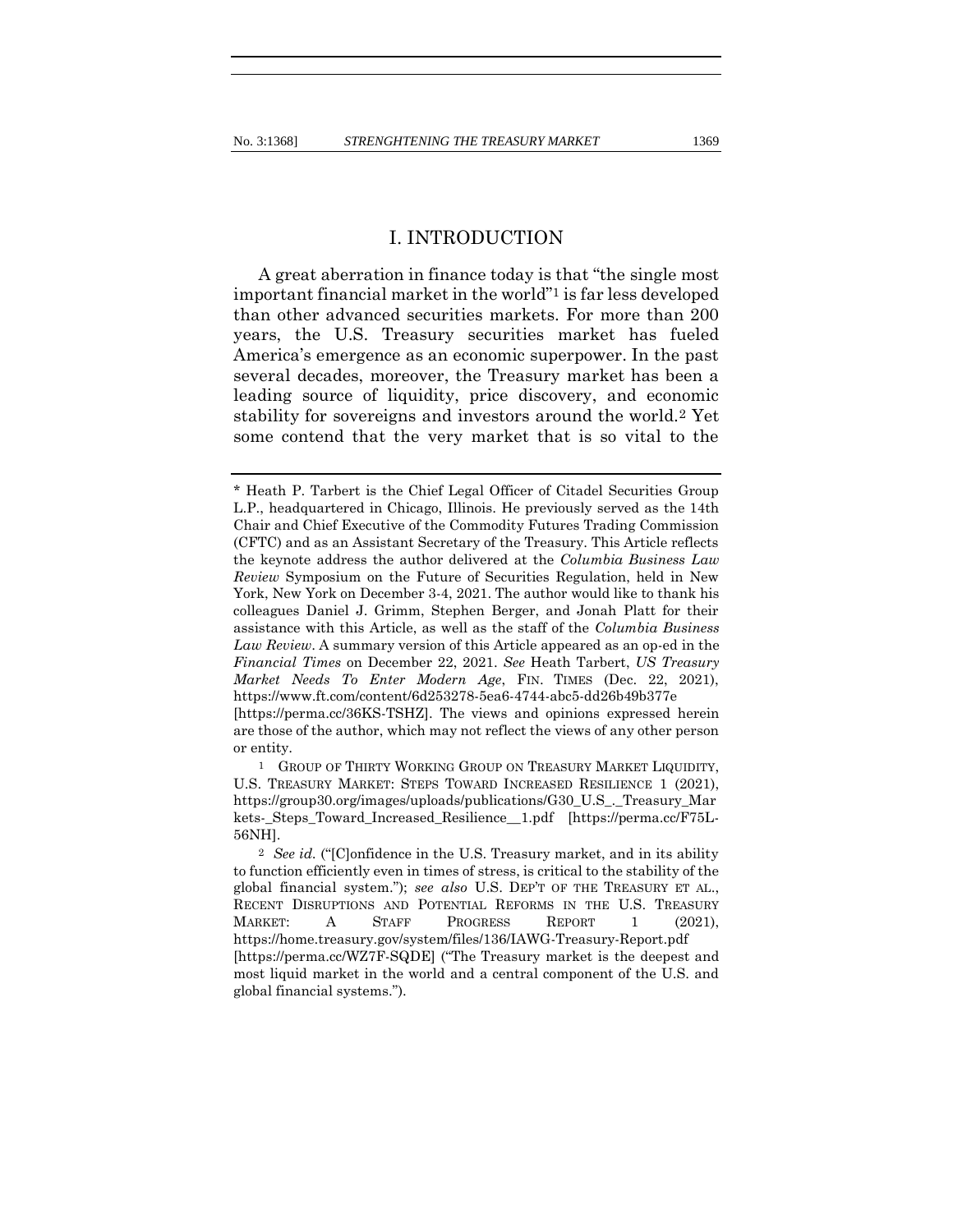functioning of the global economy3 remains "pervasively exposed to failure"4 and subject to "considerable concentration of activity"5 because it has not continued to evolve with a changing world.6 There is no question that the Treasury Department, the Federal Reserve Bank of New York, and other stakeholders have done an admirable job of establishing a solid foundation for the world's most important financial market. But we can and must build on their success in order to strengthen the Treasury market and help it meet the challenges of the future.

In Part II, I offer a brief history of the U.S. Treasury market and explain how it has become a cornerstone of the American economy. In Part III, I outline some of the challenges that the market faces, particularly in light of evolving technologies. Finally, in Part IV, I offer four proposals—robust public reporting, consistent trading-venue oversight, safeguards for operational resiliency, and expanded central clearing—that would effectuate the significant and critical modernization of the Treasury market.

<sup>3</sup> The current SEC Chair has observed that the U.S. Treasury market "is integral to our overall capital markets as well as to global markets. It is the base upon which so much of our capital markets are built." Gary Gensler, Chair, Sec & Exch. Comm'n, Testimony Before the United States Senate Committee on Banking, Housing, and Urban Affairs, at 2 (Sept. 14, 2021),

https://www.banking.senate.gov/imo/media/doc/Gensler%20Testimony%20 9-14-21.pdf [https://perma.cc/UBJ5-RCFA].

<sup>4</sup> Yesha Yadav, *The Failed Regulation of U.S. Treasury Markets*, 121 COLUM. L. REV. 1173, 1177 (2021).

<sup>5</sup> Nellie Liang & Pat Parkinson, *Enhancing the Liquidity of the U.S. Treasury Market Under Stress*, BROOKINGS (DEC. 16, 2020), https://www.brookings.edu/research/enhancing-the-liquidity-of-u-streasury-markets-under-stress/ [https://perma.cc/ZQK7-Z86L].

<sup>6</sup> *See, e.g.,* John Dizard, *Pressure Builds for a Revamp of the US Treasuries Market*, FIN. TIMES (Nov. 6, 2021), https://www.ft.com/content/27e7d7ca-f5d0-4b09-abfe-2f7c39dc7939 (on file with the Columbia Business Law Review) ("The \$22tn US Treasury market is ill-equipped to finance whatever US spending packages are finally delivered by Congress.").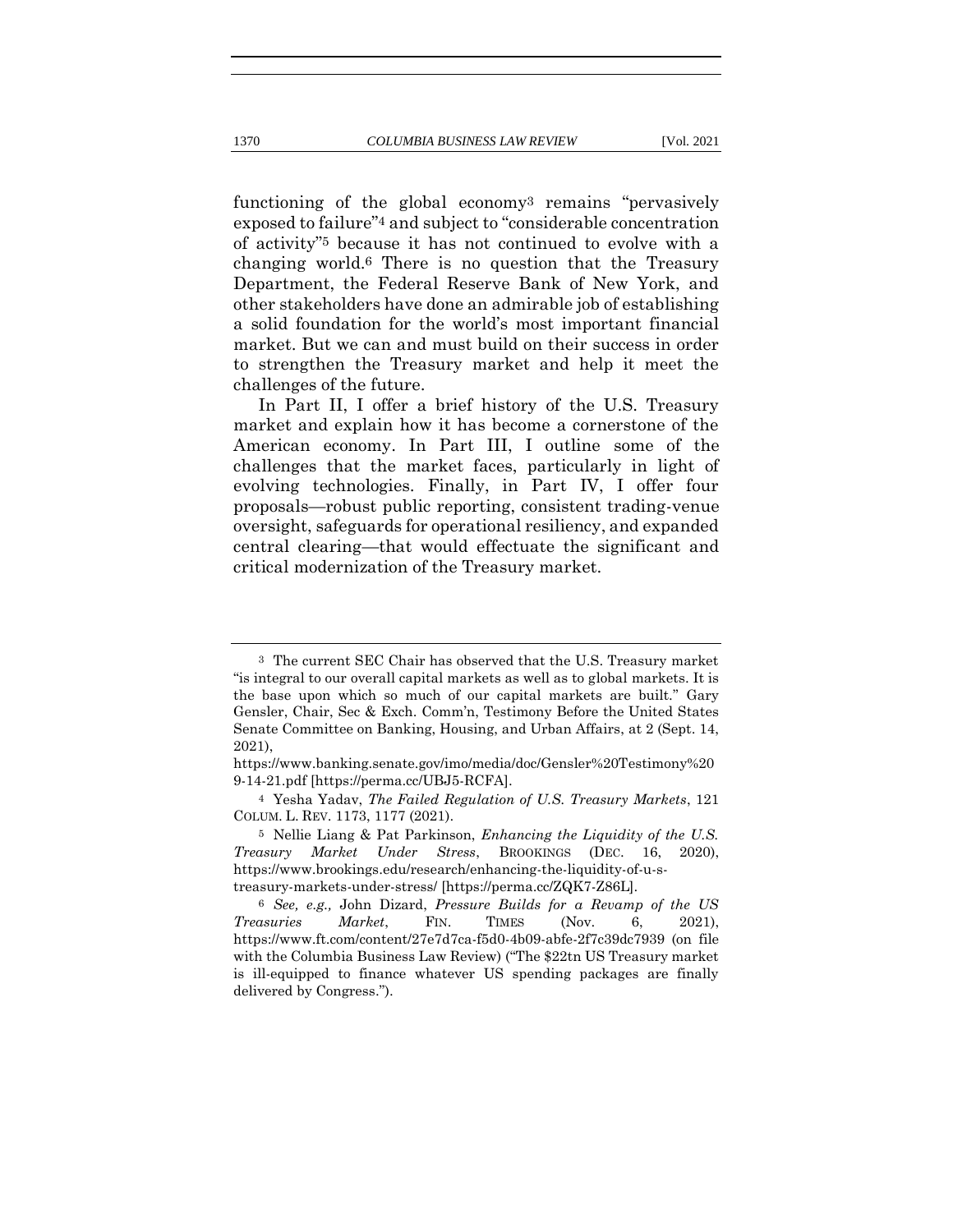## II. THE U.S. TREASURY MARKET, PAST AND PRESENT

### A. America's First Securities Market

The U.S. Treasury market's long history is intertwined with the history of the nation itself. The Treasury market rose from the fiscal ashes of the American Revolutionary War. In 1789, Alexander Hamilton,7 who had been appointed by President George Washington as the first Secretary of the Treasury, began to execute a vision that would raise an "economic colossus" from thirteen former colonies then laden with debt.8 Wars cost money—and the early United States had borrowed a lot of it to fight for independence.9 To refinance war debts and raise capital for the new national government, Hamilton hatched a plan to issue the first Treasury securities: a four-percent bond, a three-percent bond, and a six-percent bond with ten-year deferred interest.10 Hamilton believed that "[a] national debt, if not

<sup>7</sup> I should note that Mr. Hamilton himself was a proud graduate of Columbia University (Kings College), making his story particularly apt for this Symposium. *Alexander Hamilton CC 1778*, COLUMBIA COLL. ALUMNI Assoc. (last visited Dec. 1, 2021), https://www.college.columbia.edu/alumni/content/alexander-hamilton-cc-1778 [https://perma.cc/6BL2-AGSW].

<sup>8</sup> Richard Sylla, *Financial Foundations: Public Credit, the National Bank, and Securities Markets*, *in* FOUNDING CHOICES: AMERICAN ECONOMIC POLICY IN THE 1790S, at 66–67, 86 (Douglas A. Irwin and Richard Sylla, eds. 2011).

<sup>9</sup> Michael D. Bordo, Christopher Meissner & Angela Redish, *How "Original Sin" Was Overcome: The Evolution of External Debt Denominated in Domestic Currencies in the United States and the British Dominions 1800-2000*, at 7 (Nat'l Bureau of Econ. Rsch., Working Paper No. 984, July 2003), https://www.nber.org/system/files/working\_papers/w9841/w9841.pdf [https://perma.cc/ZXQ8-ANQS] ("By the end of the Revolutionary war, the U.S. position in terms of debt to revenues ranked among the worst of sovereign Europe.").

<sup>10</sup> Sylla, *supra* note 8, at 68. Creditors holding U.S. debt subject to refinance received a basket of these three securities that together yielded interest of four percent annually. *Id.*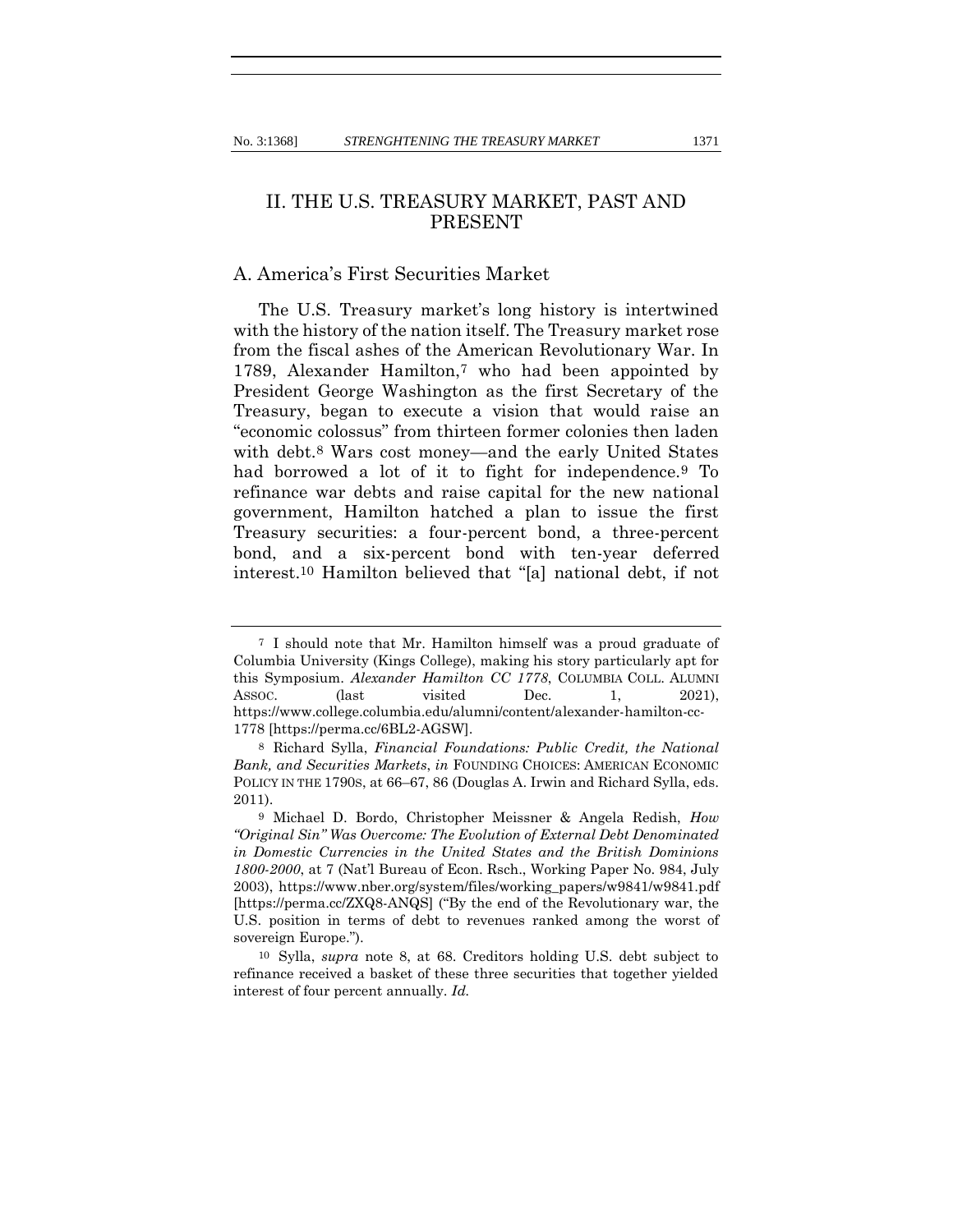excessive,  $\dots$  will be a powerful cement of our union."<sup>11</sup> His view was quickly validated, as the early Treasury market (aided by the establishment of a national bank) sparked a flurry of economic development that set the stage for American leadership in the financial markets.12

The new Treasury securities naturally created demand for places to trade them, and "active and regularized trading markets . . . emerged in major cities, particularly New York, Philadelphia, and Boston."13 Markets for Treasury securities "were joined by a growing list of local securities—those of banking, insurance, transportation, and other corporations" chartered by state governments.14 This, in turn, stoked the growth of private industry, as emerging securities markets gave businesses "a means of raising equity and debt capital."15 Lending markets soon followed, as newly issued securities supplied collateral for bank loans.<sup>16</sup> America's booming financial markets also opened the spigot of foreign capital, causing overseas investments to flow into our newly independent nation.17 Given all of those rapid developments, by 1800, no other nation had "modernize[d] its finances. . . . as completely as the United States did."18

#### B. Today's Treasury Market

More than two centuries later, the Treasury securities market that Hamilton envisioned has grown in size and importance—both to the nation and to the world. America's Treasury market today is central to the global financial system, "as Treasury rates are a fundamental benchmark for

<sup>11</sup> Letter from Alexander Hamilton to Robert Morris (Apr. 30, 1781), *in*  3 THE WORKS OF ALEXANDER HAMILTON IN TWELVE VOLUMES 342, 387 (Henry Cabot Lodge ed., 1904).

<sup>12</sup> Sylla, *supra* note 8, at 81, 85–86.

<sup>13</sup> Richard Sylla, *U.S. Securities Markets and the Banking System, 1790-1840*, FED. RSRV. BANK OF ST. LOUIS REV., May–June 1998, at 83, 87.

<sup>14</sup> Sylla, *supra* note 8, at 85.

<sup>15</sup> *Id.* at 69.

<sup>16</sup> Sylla, *supra* note 13, at 89.

<sup>17</sup> Sylla, *supra* note 8, at 85.

<sup>18</sup> *Id.* at 60.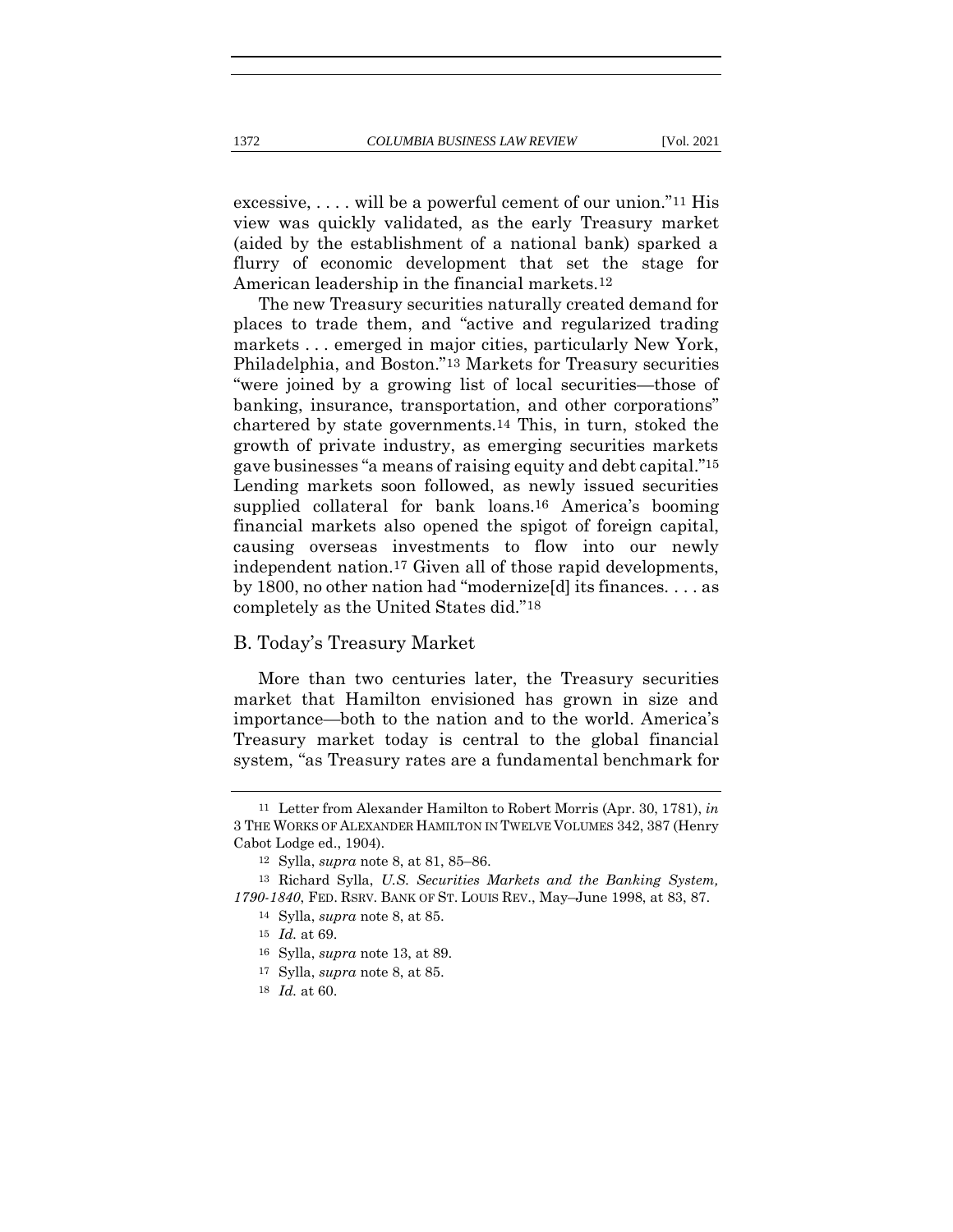pricing virtually all other financial assets."19 That benchmarking function reflects confidence in U.S. finances as a whole: Because U.S. Treasury securities are backed by the "full faith and credit" of the U.S. government, many view them as the world's safest investments.20 Today, there is nearly *\$22 trillion* in face value of U.S. Treasury securities, <sup>21</sup> the vast majority of which are traded in secondary markets after purchase.22

Treasury securities are also critical to the U.S. economy and the global financial system because of the role they play in implementing monetary policy. The Federal Reserve's

https://www.newyorkfed.org/newsevents/speeches/2020/log201023 [https://perma.cc/S3DV-WH3M] (describing the U.S. Treasury market as "the deepest and most liquid fixed-income market in the world").

20 *The Basics of Treasury Securities,* TREASURYDIRECT, https://www.treasurydirect.gov/instit/research/faqs/faqs\_basics.htm [https://perma.cc/HC6R-XSDU] (last visited Dec. 1, 2021); *see also* Bryan J Noeth & Rajdeep Sengupta, *Flight to Safety and U.S. Treasury Securities*, FED. RSRV. BANK OF ST. LOUIS (July 1, 2010), https://www.stlouisfed.org/publications/regional-economist/july-2010/flight-to-safety-and-us-treasury-securities [https://perma.cc/YD5D-EGD2] (explaining that investors often view U.S. Treasury securities as "the

<sup>19</sup> GROUP OF THIRTY WORKING GROUP ON TREASURY MARKET LIQUIDITY, *supra* note 1; *see also* Peter Ryan & Robert Toomey, *Improving Capacity and Resiliency in US Treasury Markets Part I*, SIFMA (Mar. 24, 2021), https://www.sifma.org/resources/news/improving-capacity-and-resiliencyin-us-treasury-markets-part-1/ [https://perma.cc/3M8E-W7TB] (noting the Treasury market is "the 'biggest, deepest, and most essential bond market on the planet'" (quoting Colby Smith & Robin Wigglesworth, *US Treasuries: the Lessons from March's Market Meltdown* (July 29, 2020), https://www.ft.com/content/ea6f3104-eeec-466a-a082-76ae78d430fd (on file with the Columbia Business Law Review))); Lorie K. Logan, Exec. Vice President, Mkts. Grp. of the Fed. Rsrv. Bank of N.Y., Treasury Market Liquidity and Early Lessons from the Pandemic Shock, Remarks at Brookings-Chicago Booth Task Force on Financial Stability Meeting, (Oct.  $23,$  2020),

safest investments" and "relatively risk-free").

<sup>21</sup> *US Treasury Securities Statistics*, SIFMA (Nov. 4, 2021), https://www.sifma.org/resources/research/us-treasury-securities-statistics/ [https://perma.cc/3GDA-XD2C].

<sup>22</sup> *See* Dominique Dupont & Brian Sack, *The Treasury Securities Market: Overview and Recent Developments*, 1999 FED. RSRV. BULL. 785, 789.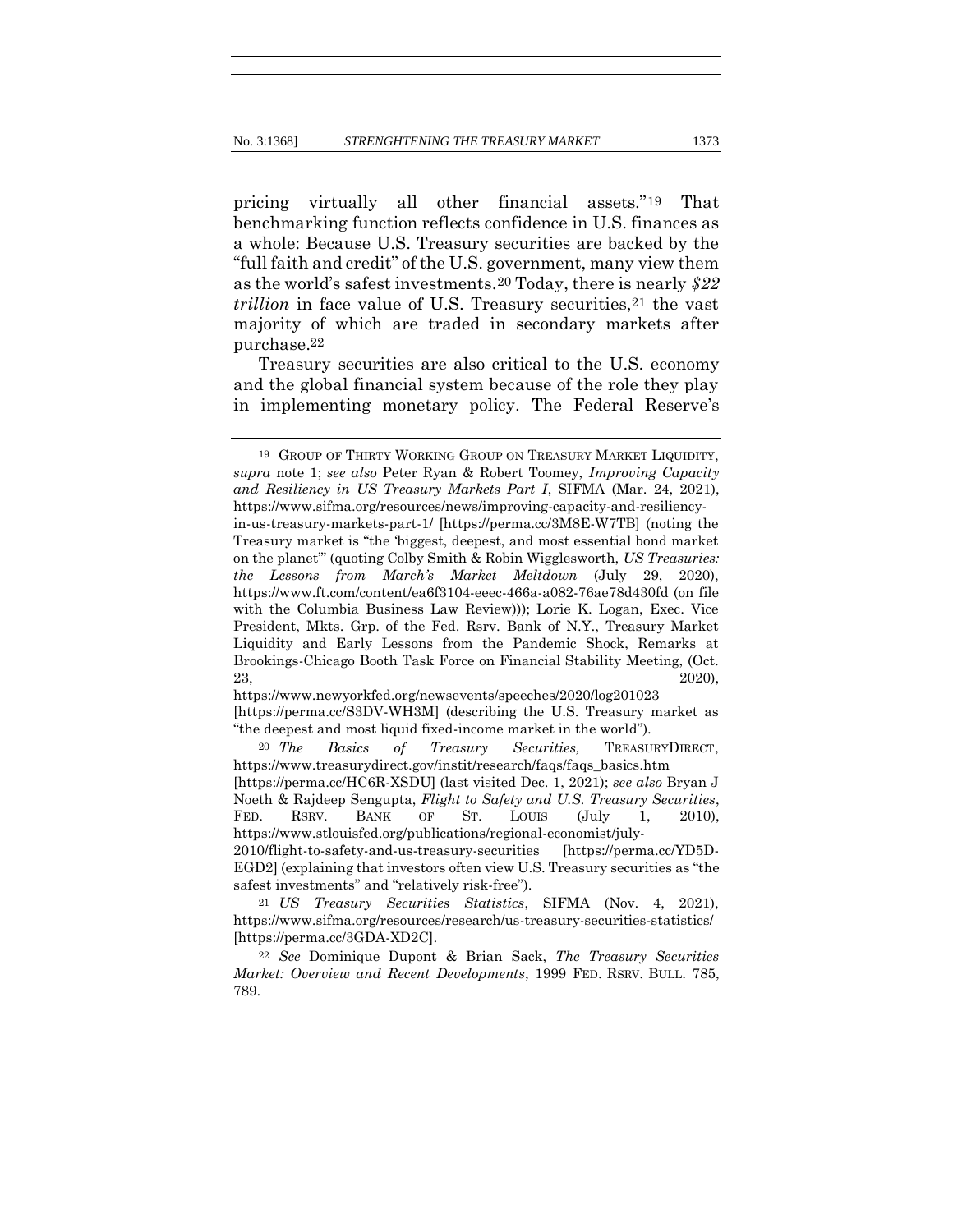practice of buying and selling Treasury securities in the secondary market is a core vehicle for achieving U.S. monetary-policy objectives: maximizing employment, promoting stable prices, and achieving moderate long-term interest rates.23 To help meet these goals, the Federal Reserve can purchase Treasury securities to inject capital into the banking system, thus increasing bank reserves and facilitating the making of loans and the extension of credit.24 Selling Treasury securities has the opposite effect, which can help the Federal Reserve tighten the money supply to address issues such as inflation.25 Foreign governments also rely on Treasury securities to support their economic goals, including to stabilize exchange rates and maintain liquid stores of value for foreign reserves.26

Critical to understanding the Treasury market is both (1) what *securities* it encompasses, and (2) what *transactions* it involves. The Treasury issues four main types of debt securities to finance the operations of the government: bills, notes, bonds, and Treasury Inflation-Protected Securities, commonly known as TIPS.27 A Treasury bill is a short-term security with a maturity of a few days to fifty-two weeks,  $28$ which is sold at a discount to its face value and pays interest at maturity.29 A note is a security with a maturity date of up to ten years that pays monthly interest to the noteholder.30 Bonds have maturities of twenty or thirty years and pay

<sup>23</sup> *Monetary Policy Implementation*, FED. RSRV. BANK OF N.Y (July 28, 2021), https://www.newyorkfed.org/markets/domestic-marketoperations/monetary-policy-implementation [https://perma.cc/SL9F-J7XA].

<sup>24</sup> MARC LABTONE, CONG. RSCH. SERV., RL30354, MONETARY POLICY AND THE FEDERAL RESERVE: CURRENT POLICY AND CONDITIONS 5 (2020).

<sup>25</sup> *See id.*

<sup>26</sup> *See* MARC LABONTE & JARED C. NAGEL, CONG. RSCH. SERV., RS22331, FOREIGN HOLDINGS OF FEDERAL DEBT 5 (2021).

<sup>27</sup> *Treasury Securities and Programs*, TREASURYDIRECT, https://www.treasurydirect.gov/indiv/products/products.htm [https://perma.cc/X5T2-4XK8] (last visited Dec. 1, 2021).

<sup>28</sup> *Id.*

<sup>29</sup> Dupont & Sack, *supra* note 22, at 786.

<sup>30</sup> *Treasury Securities and Programs*, *supra* note 27.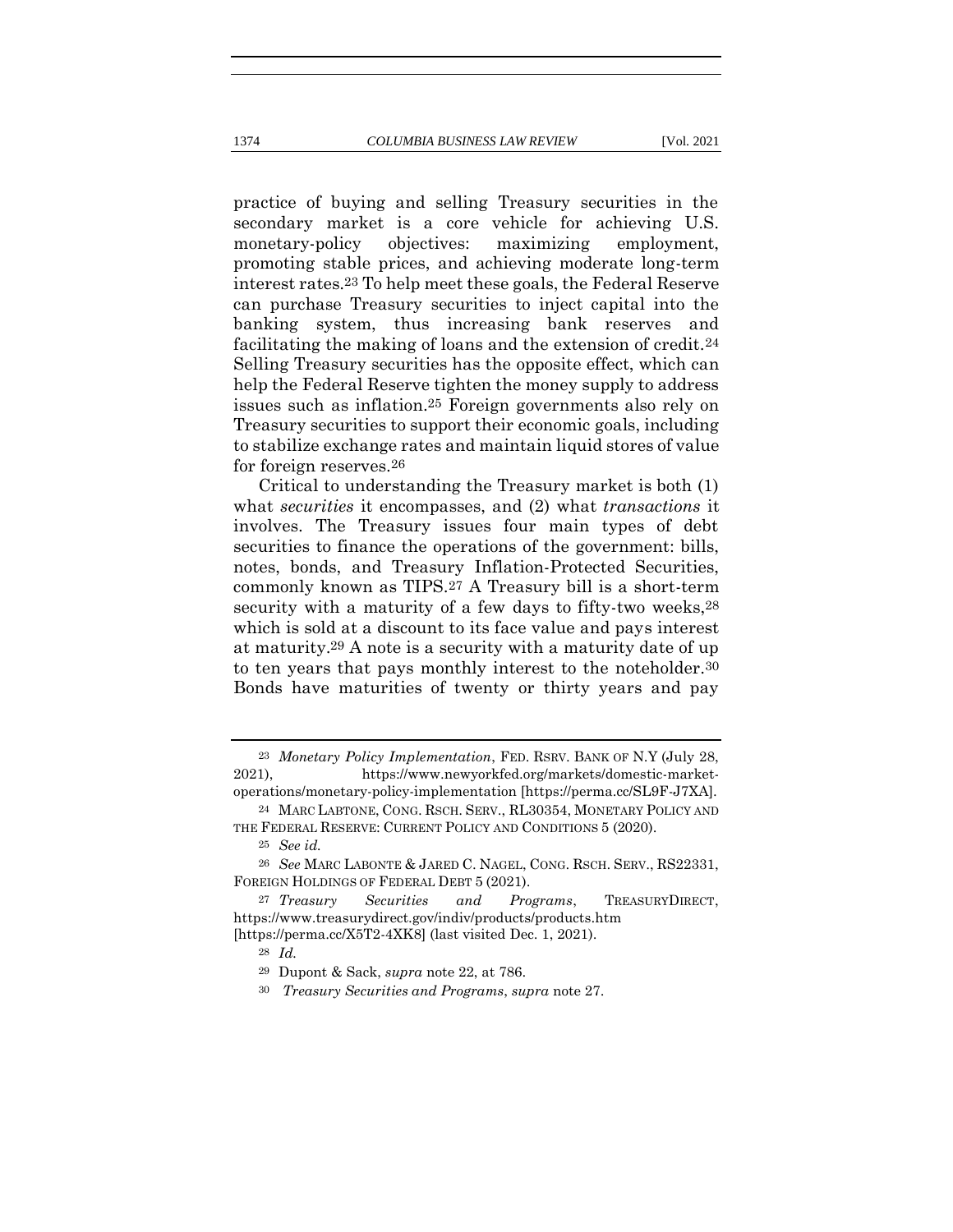interest every six months.31 Finally, TIPS, which protect against inflation by adjusting the principal based on fluctuations in the Consumer Price Index,32 pay interest every six months and have maturities of five, ten, or thirty years.33 The government offers a different mix of these instruments from year to year, depending upon its borrowing needs and the then-prevailing term structure of interest rates.34

In addition to encompassing four different Treasury securities, the U.S. Treasury market includes at least two distinct markets: a *primary market* and a *secondary trading* market.35 The primary market for Treasury securities involves transactions between the Treasury Department and the twenty-four primary dealers—banks or broker-dealers that trade in Treasury securities with the New York Federal Reserve36—or the wide range of other market participants bidding directly in an auction that the Treasury Department conducts on a regular basis throughout the year.37 Primary dealers are required to bid on new Treasury issues at auction "even if market environments appear unfavorable."38

The secondary market for Treasury securities involves transactions between market participants, and is itself bifurcated between customer and interdealer markets.39 The

38 *Yadav, supra note 4*, at 1200.

39 GROUP OF THIRTY WORKING GROUP ON TREASURY MARKET LIQUIDITY, *supra* note 1; *see also* Ken Griffin, Founder and CEO, Citadel LLC, Remarks Before the Fed. Rsrv. Bank of N.Y., 2015 Roundtable on Treasury Markets and Debt Management 2 (Nov. 20, 2015), https://www.treasury.gov/about/organizational-

<sup>31</sup> *Id.*

<sup>32</sup> *Treasury Inflation-Protected Securities (TIPS),* TREASURYDIRECT, https://www.treasurydirect.gov/indiv/products/prod\_tips\_glance.htm [https://perma.cc/JA4J-PSP2] (last visited Dec. 1, 2021).

<sup>33</sup> *Treasury Securities and Programs*, *supra* note 27.

<sup>34</sup> *See* GRANT A. DRIESSEN, CONG. RSCH. SERV., R40767, HOW TREASURY ISSUES DEBT 4 (2016) ("If Treasury borrowing requirements or financing policy decisions change, the types of securities, the length of maturity periods, and offering amounts could be altered.").

<sup>35</sup> Yadav, *supra* note 4, at 1180–81.

<sup>36</sup> *Id.* at 1180.

<sup>37</sup> DRIESSEN, *supra* note 34, at 3.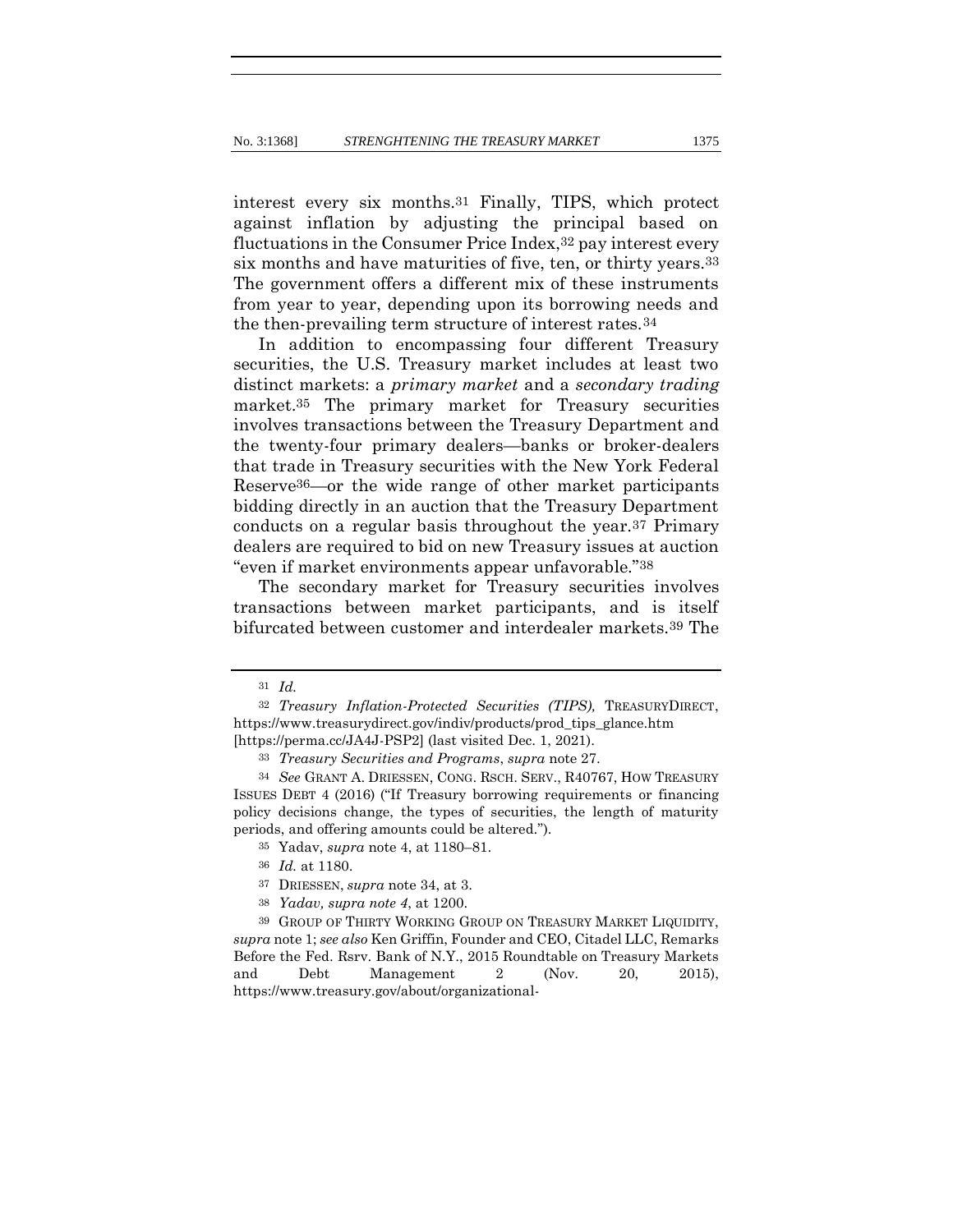customer market involves trading among end-users of Treasury securities—such as mutual funds, asset managers, and banks.40 Dealers act as market makers for over-thecounter (OTC) customer trades, in which "participants trade with one another on a bilateral basis rather than on an organized exchange."41 Customer trades increasingly occur on electronic trading venues.42

In contrast, the interdealer market for on-the-run Treasury securities—that is, the most recently issued bonds or notes43—involves dealers trading among themselves.44 That market has in recent years become "almost completely electronic."45 Notably, the interdealer market is "not dominated by the banks," but by principal trading firms (PTFs) that are both relative newcomers in the Treasury market and "extraordinarily good at making two-way markets" in Treasury securities.46 As the traditional large bank dealers have reduced their market-making presence, PTFs (including firms such as Citadel Securities) have arrived "to fill the void" and provide needed liquidity.47 In fact, PTFs now account for twenty-one percent of all Treasury bond

- 40 *See* Yadav, *supra* note 4, at 1201.
- 41 Dupont & Sack, *supra* note 22.
- 42 *See* Yadav, *supra* note 4, at 1201.

43 *See, e.g.*, *On-the-Run Treasuries*, CORP. FIN. INST. (last visited Dec. 1, 2021), https://corporatefinanceinstitute.com/resources/knowledge/tradinginvesting/on-the-run-treasuries/ [https://perma.cc/F7WG-FZPX]. By contrast, off-the-run Treasury securities are prior issuances, which are less liquid. *See id.*

- 44 Griffin, *supra* note 39, at 2.
- 45 *Id.*
- 46 *Id.*

47 Press Release, Coal. Greenwich, As U.S. Treasury Dealers Step Back from Market-Making, Alternative Liquidity Providers Emerge (Oct. 13, 2015), https://www.greenwich.com/press-release/us-treasury-dealers-stepback-market-making-alternative-liquidity-providers-emerge

[https://perma.cc/3AGJ-KUD3]; *see also* Logan, *supra* note 19 (describing the interdealer market as "generally comprised of dealers and principal trading firms . . . trading with one another in the most liquid securities and largely on electronic order books").

structure/offices/Documents/11.20.2015-Ken-Griffin-Treasury-Roundtable-Remarks.pdf [https://perma.cc/L2L7-N56M].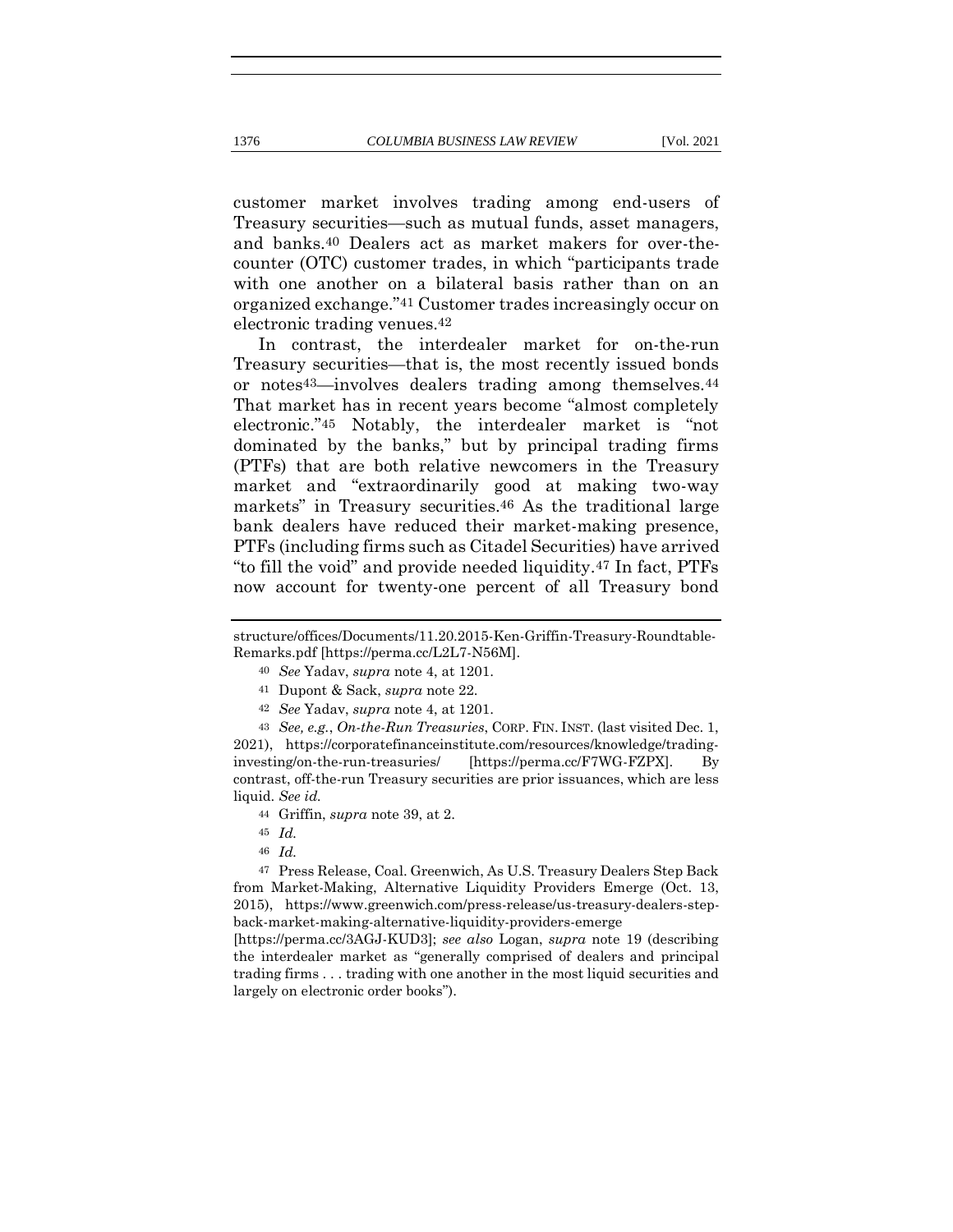trades and sixty-one percent of electronic trades on interdealer trading platforms.48

Aside from secondary market trading, Treasury securities also underlie robust futures and repurchase ("repo") markets.49 Treasury futures are "standardized contracts for the purchase and sale of U.S. government notes or bonds for future delivery."50 The Treasury futures markets have been operating for nearly fifty years under a comprehensive regulatory regime overseen by the Commodity Futures Trading Commission (CFTC).51 All futures are exchangetraded and are subject to central clearing through a regulated clearinghouse.52

Unlike the futures market, significant portions of the repo market are traded OTC53 and remain largely opaque. In a repo transaction, one party sells securities to another and agrees to repurchase them at a set price in the future, often

<sup>48</sup> Christopher Wittall, *Drumbeat Grows for Mandatory US Treasuries Clearing*, INT'L FIN. REV. (Aug. 28, 2021), https://www.ifre.com/story/3019795/drumbeat-grows-for-mandatory-ustreasuries-clearing-x0z9yv6vfk [https://perma.cc/EX9Z-3J4U].

<sup>49</sup> *The Basics of U.S. Treasury Futures*, CME GRP. (Jan. 24, 2019), https://www.cmegroup.com/trading/interest-rates/basics-of-us-treasuryfutures.html# [https://perma.cc/4R69-HV8R].

<sup>50</sup> *Id.*

<sup>51</sup> Futures are regulated by the Commodity Futures Trading Commission. U.S. DEP'T OF THE TREASURY ET AL., JOINT STAFF REPORT: THE U.S. TREASURY MARKET ON OCTOBER 15, 2014, at 2 n.1 (2015) ("[T]he CFTC regulates the futures markets, including the Treasury futures markets, and many of its participants."). In 1975, the CFTC approved the first futures contract on U.S. government debt: the Chicago Mercantile Exchange ("CME") ninety-day Treasury bill contract. *History of the CFTC: CFTC History in the 1970s*, COMMODITY FUTURES TRADING COMM'N, https://www.cftc.gov/About/HistoryoftheCFTC/history\_1970s.html, [https://perma.cc/5A8D-PG59] (last visited Dec. 1, 2021).

<sup>52</sup> *Introduction to Futures: Definition of a Futures Contract*, CME GRP. https://www.cmegroup.com/education/courses/introduction-tofutures/definition-of-a-futures-contract.html# [https://perma.cc/3GK4- N4UK] (last visited Dec. 1, 2021).

<sup>53</sup> *See* Adam Copeland et al*., How Competitive Are U.S. Treasury Repo Markets?*, LIBERTY ST. ECON. (Feb. 18, 2021)), https://libertystreeteconomics.newyorkfed.org/2021/02/how-competitiveare-us-treasury-repo-markets/ [https://perma.cc/F8NU-UN3H].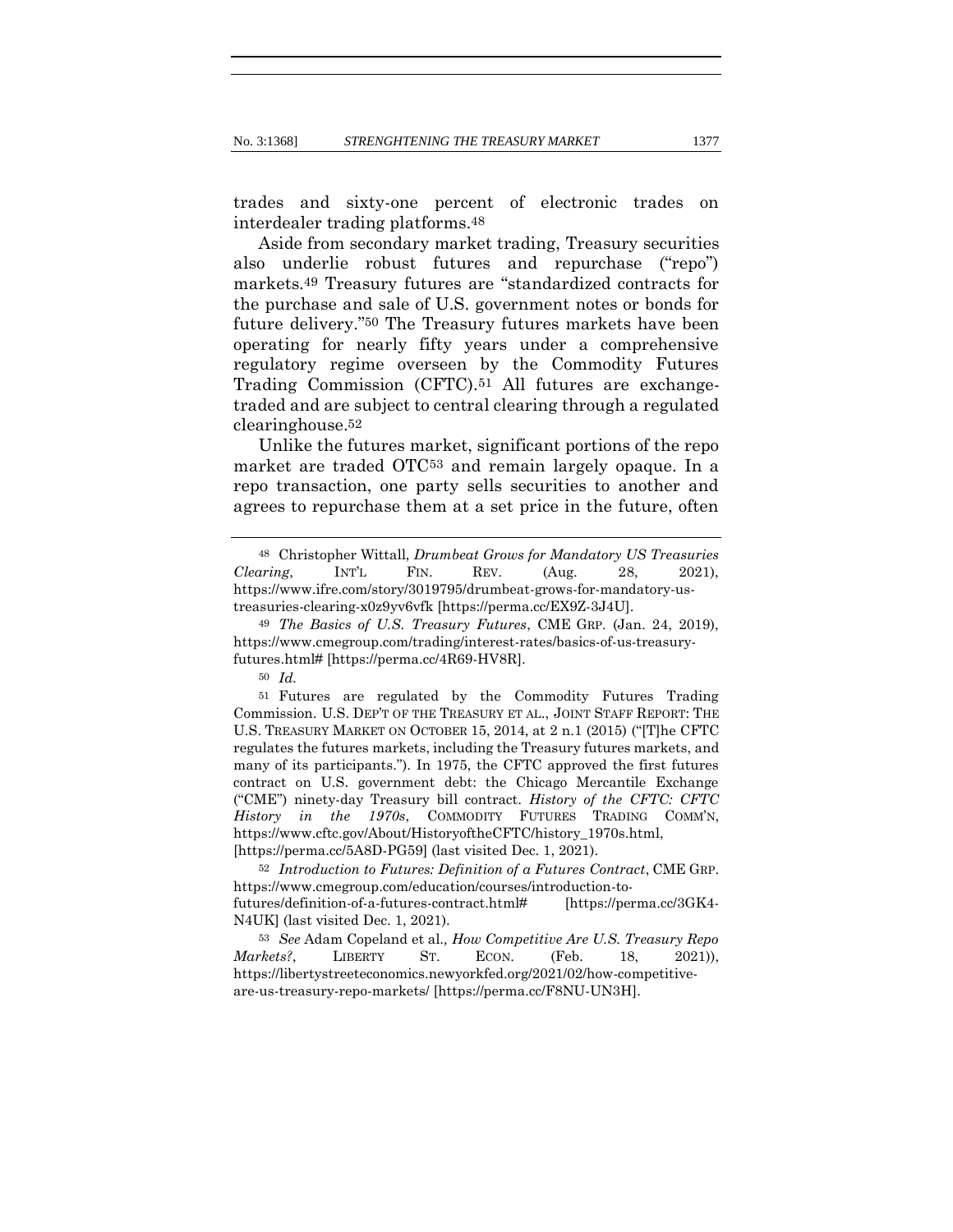the next day.54 A "reverse repo" is the other side of the same trade: a party purchases securities and agrees to sell them back at a set price on a particular day.55 Distilled to "its financial essence, a repo is a collateralized loan."56 Treasury repo transactions are a valuable source of short-term funding for market participants,57 and can also help the Federal Reserve System "achieve its monetary objectives."58

## III. MARKET STRUCTURE CHALLENGES

The Treasury market—despite its long history and critical role in the U.S. economy and global financial system—is not immune to dislocation. That has become clear in recent years, as this vital market has experienced multiple tests of its structural resiliency during periods of surging volatility and constrained liquidity.

The first significant "wake-up call" sounded on October 15, 2014, when Treasury prices experienced a massive—and abrupt—intraday yield change.59 Treasury bill yields plummeted thirty-seven basis points before quickly surging

<sup>54</sup> Dupont & Sack, *supra* note 22, at 797.

<sup>55</sup> *Id.*

<sup>56</sup> *Repurchase and Reverse Repurchase Transactions*, FED. RSRV. BANK OF N.Y., https://www.newyorkfed.org/aboutthefed/fedpoint/fed04.html [https://perma.cc/4RFA-DMTW] (last visited Dec. 1, 2021).

<sup>57</sup> *See* R. Jay Kahn & Luke M. Olson, *Who Participates in Cleared Repo?*, OFF. FIN. RSCH. BRIEF SERIES, July 8, 2021, at 1, 1; *see also* Letter from Adam C. Cooper, Senior Managing Dir. and Chief Legal Officer, Citadel, to David R. Pearl, Exec. Sec'y. U.S. Dep't of the Treasury, RE: Request for Information on the Evolution of U.S. Treasury Market Structure 4 (Apr. 22, 2016), https://s3.amazonaws.com/citadel-wordpressprd102/wp-content/uploads/2016/09/26121850/Citadel-Response-to-the-Treasury-RFI-April-22-2016.pdf [https://perma.cc/KE2C-KLST] (explaining

that the Treasury repo market is "commonly used by market participants to finance inventory").

<sup>58</sup> Lael Brainard, Bd. of Governors of the Fed. Rsrv., Remarks at The Evolving Structure of the U.S. Treasury Market, Fourth Annual Conference: The Structure of the Treasury Market: What Are We Learning? 1 (Dec. 3, 2018), https://www.bis.org/review/r181206g.pdf [https://perma.cc/7CVV-CDFC].

<sup>59</sup> *Id.*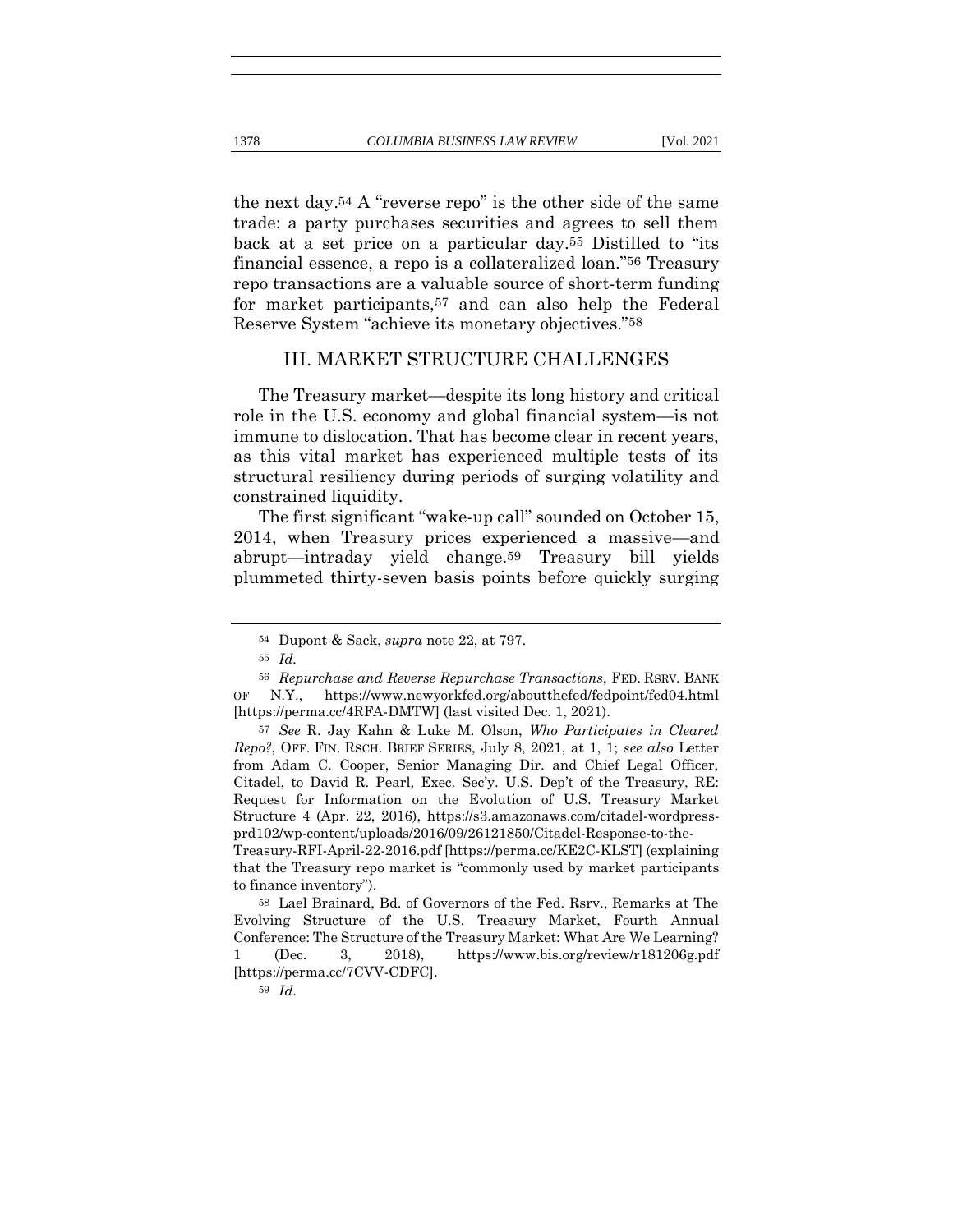back upward, producing volatility in related assets such as U.S. dollar swaps and equities.60 As an International Monetary Fund report noted, the initial plunge in Treasury yields "was larger than on September 15, 2008, when Lehman Brothers filed for bankruptcy."61 While the cause of the October 2014 Treasury market volatility remains a matter of debate, the situation contributed to two observed effects: "unusually high volatility" and "strains in liquidity conditions,"62 placing the world's most important financial market<sup>63</sup> in a potentially precarious state.

Even greater turmoil arrived in March of 2020, when global financial markets experienced "an extraordinary shock, triggered by the coronavirus pandemic."64 Spiraling uncertainty, rising investor pessimism, and spiking volatility across asset classes caused "a surge in demand for cash."65 As investors rushed to sell Treasury securities (and other assets), the "flood" of sales swamped dealers' ability to absorb the trades on their balance sheets,66 causing bid/ask spreads to stretch "to almost 30 times their normal levels."67 This effect, coupled with broader liquidity problems, caused "settlement failures" in Treasury securities to rise "significantly" during

<sup>60</sup> INT'L MONETARY FUND, GLOBAL FINANCIAL STABILITY REPORT, APRIL 2015: NAVIGATING MONETARY POLICY CHALLENGES AND MANAGING RISKS 32 (2015),

https://www.imf.org/en/Publications/GFSR/Issues/2016/12/31/Global-Financial-Stability-Report-April-2015-Navigating-Monetary-Policy-Challenges-and-42422 (on file with the Columbia Business Law Review).

<sup>61</sup> *Id.*

<sup>62</sup> U.S. DEP'T OF THE TREASURY ET AL., *supra* note 51, at 3.

<sup>63</sup> *See supra* note 1 and accompanying text (describing the global importance of the U.S. Treasury market).

<sup>64</sup> Logan, *supra* note 19.

<sup>65</sup> *Id.*

<sup>66</sup> Darrell Duffie, *Still the World's Safe Haven? Redesigning the U.S. Treasury Market After the COVID-19 Crisis* 5–6 (Hutchins Ctr. Working Paper No. 62, 2020), https://www.brookings.edu/wpcontent/uploads/2020/05/WP62\_Duffie\_v2.pdf, [https://perma.cc/ZEL9- THUG].

<sup>67</sup> Logan, *supra* note 19.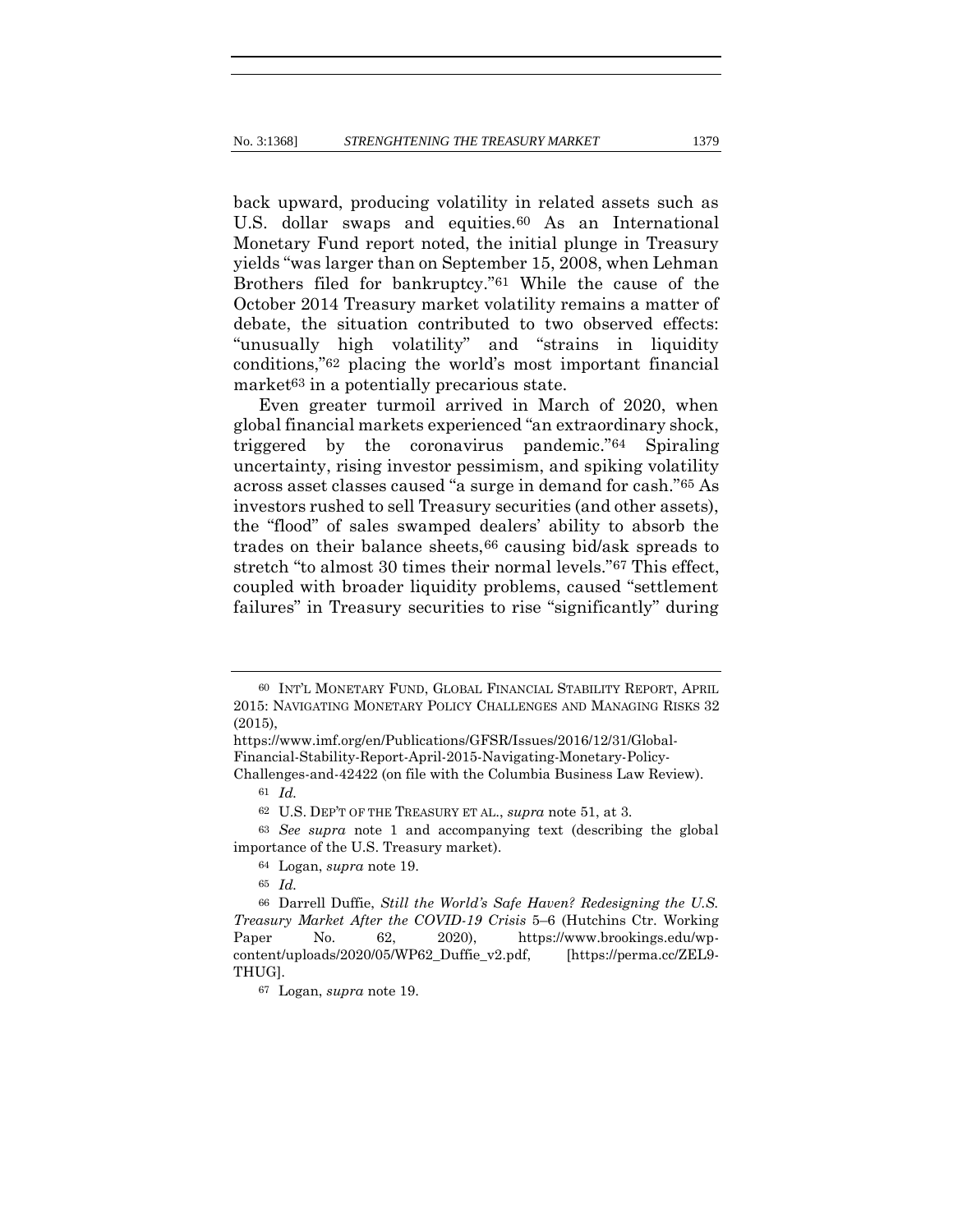that month.68 Taking these factors together, "measures of [Treasury] market function deteriorated at unparalleled speed not seen since the Global Financial Crisis" of 2007- 2009.69 The Federal Reserve was forced to take extraordinary measures to restore smooth market functioning, including by purchasing \$1.6 trillion in Treasury securities between March and June of 2020.70

Simply put, the pandemic-driven volatility of March 2020 significantly tested the Treasury market, as a combination of investor panic, trading disruption, and liquidity constraints put into "brutal view" the structural vulnerabilities of this vital market.71 Volatility resulting from the COVID-19 pandemic caused "the functioning of the Treasury markets [to be] significantly disrupted."72 As the market turmoil in March 2020 made plain, the centrality of the Treasury market as a benchmark for a wide array of other assets can result in spillover risks when the Treasury market is under stress.73 Had the Federal Reserve not taken extraordinary measures to shore up the Treasury market, continued dislocation "could have led to an even deeper and broader seizing-up of credit and ultimately worsened the economic hardships that many Americans [were] experiencing" during the COVID-19 pandemic.74 And even with the Federal Reserve's

<sup>68</sup> Duffie, *supra* note 66, at 15.

<sup>69</sup> Logan, *supra* note 19.

<sup>70</sup> *Id.*; *see also* PROGRAM ON INT'L FIN. SYS., MANDATORY CENTRAL CLEARING FOR U.S. TREASURIES AND U.S. TREASURY REPOS 11 (2021), https://www.pifsinternational.org/wp-content/uploads/2021/11/PIFS-Mandatory-Central-Clearing-for-U.S.-Treasury-Markets-11.11.2021.pdf [https://perma.cc/Z5S4-88LH] ("The Federal Reserve intervened with massive purchases of Treasuries that successfully quelled the sell-off.").

<sup>71</sup> Yadav, *supra* note 4, at 1230–36.

<sup>72</sup> U.S. DEP'T OF THE TREASURY ET AL., *supra* note 2, at 7.

<sup>73</sup> *See* Logan, *supra* note 19.

<sup>74</sup> *Id.* In addition to purchasing Treasuries, the Federal Reserve offered "unconstrained short-term financing for dealers' Treasury inventories and exempted Treasuries and reserves from a key capital requirement." Duffie, *supra* note 66, at 2.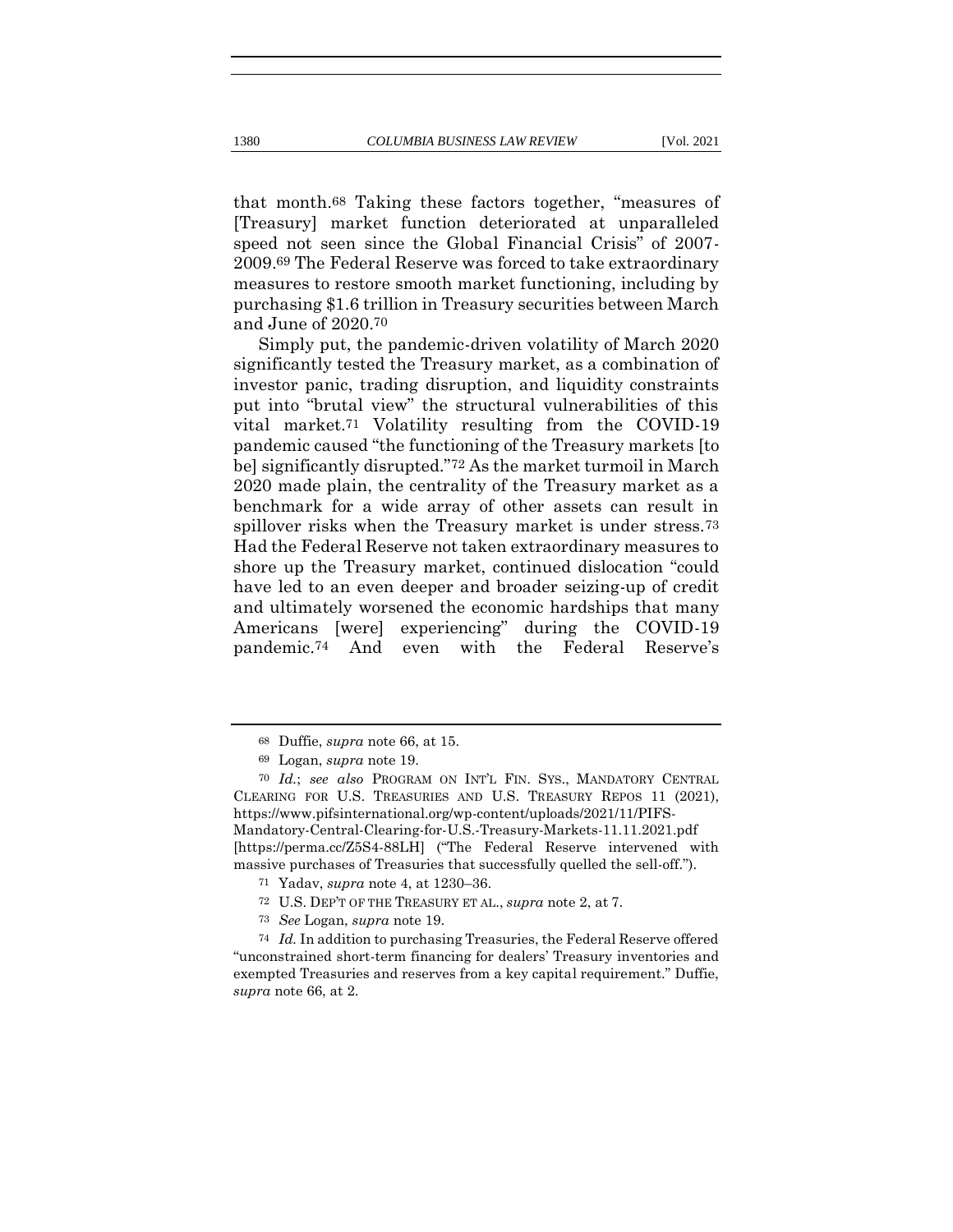intervention, Treasury market liquidity did not normalize until mid-April 2020.75

We have now had two clear warnings about the potentially dire financial consequences that can follow dislocation and liquidity constraints in the Treasury market. And as the COVID-19 pandemic makes clear, new and unpredictable challenges are inevitable. The key lesson from the events of 2014 and 2020 is that the Treasury market, like any other, requires structural safeguards to mitigate the risk of liquidity traps, counterparty defaults, and surging volatility. Given that Treasury securities have a face value of nearly \$22 trillion76—not to mention the likely incalculable value of other financial instruments tied to them—the potential damage of spillover instability in the Treasury market cannot be overstated.

## IV. STRUCTURAL RECOMMENDATIONS

While the Treasury securities market continues to be "one of the backbones of American prosperity,"77 the events of October 2014 and March 2020 highlight the opportunities for structural reform. Importantly, such reform is attainable. Strengthening the Treasury market requires not a wholesale rewrite, but a handful of targeted updates to specific aspects of the market that have evolved over time. The proposals that follow are designed to safeguard the Treasury market's preeminent role in the U.S. economy and the global financial system in the years to come.78 They would do so by applying structural features that have a tried-and-true record of success in other advanced financial markets: (1) robust public reporting of Treasury securities trades; (2) trading-venue oversight; (3) safeguards for operational resiliency; and (4) expanded central clearing of trades.

<sup>75</sup> Duffie, *supra* note 66, at 12.

<sup>76</sup> SIFMA, *supra* note 21.

<sup>77</sup> Griffin, *supra* note 39, at 6.

<sup>78</sup> *See supra* note 1 and accompanying text (describing the global importance of the U.S. Treasury market).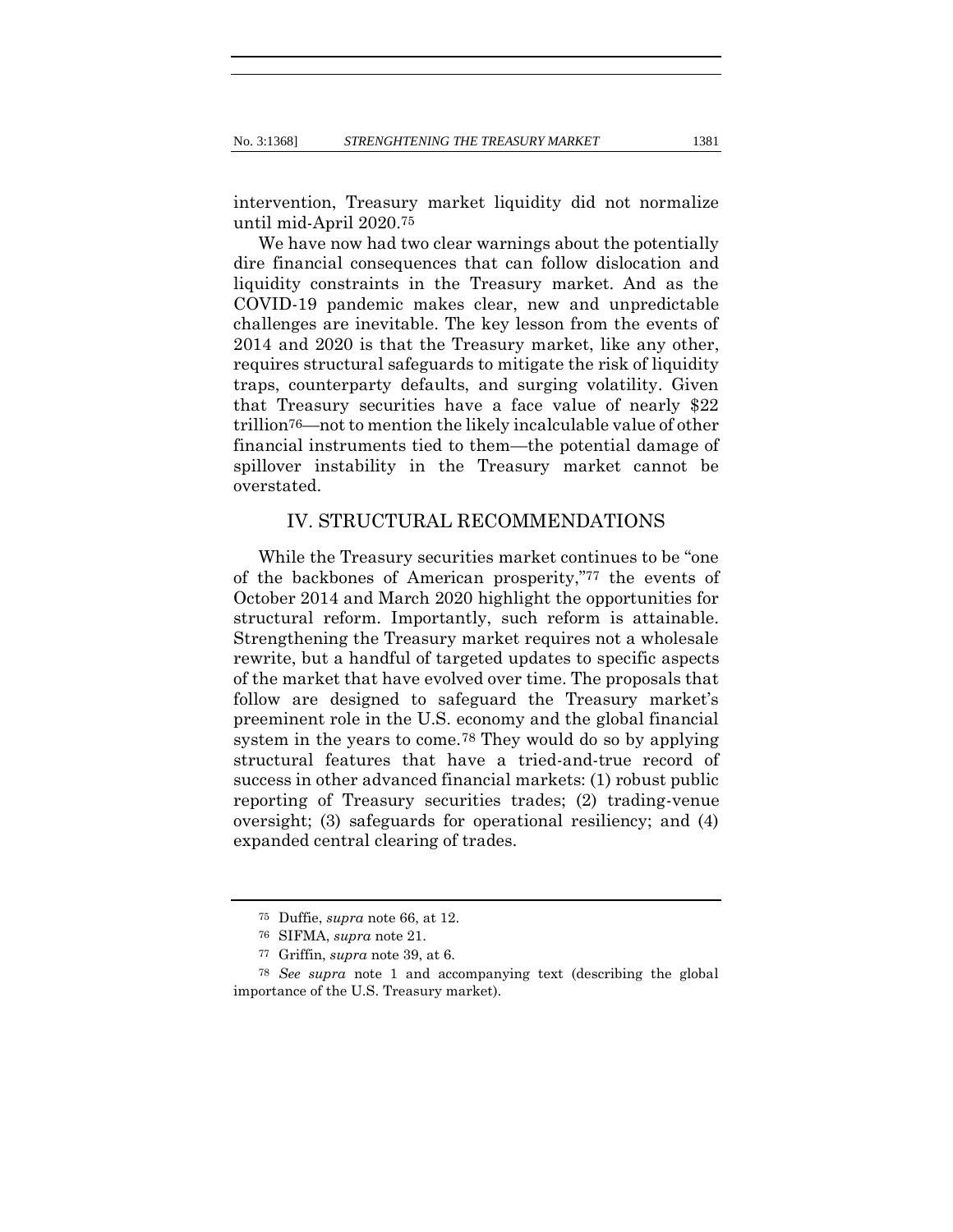#### A. Robust Public Reporting

We live in a data-driven world, in which companies, and even individuals, can consume massive amounts of information in a short period of time. In the financial markets, access to such data can allow entities to make informed decisions on a faster basis and may forestall panic if markets have a better understanding of developments as they are occurring. As a result, robust public reporting of transactions is a key source of market transparency and a "hallmark of virtually every major market, including U.S. equities, options, futures, corporate bond, municipal bond, and OTC derivatives."79 In contrast to these markets, however, more than fifty percent of U.S. Treasury securities trades are not publicly reported, leaving the Treasury market to operate "without meaningful post-trade transparency."80

Enhancing public access to Treasury market trade data could help all investors rationally address factors driving price transitions and changing liquidity conditions before crises develop. Robust public reporting of financial transactions would provide a host of benefits, such as enhancing competition, improving liquidity, aiding risk management, reducing transaction costs, and increasing investor confidence.81 It has also been shown to reduce

municipal securities markets has reduced liquidity); Michael A. Goldstein,

<sup>79</sup> CITADEL SEC., ENHANCING COMPETITION, TRANSPARENCY, AND RESILIENCY IN U.S. FINANCIAL MARKETS: POLICY RECOMMENDATIONS FOR THE U.S. SECURITIES AND EXCHANGE COMMISSION, 9 (2021), https://s3.amazonaws.com/citadel-wordpress-prd101/wp-

content/uploads/sites/2/2021/05/03130457/EnhancingCompetitionTranspar encyandResiliencyinUSFinancialMarkets.pdf [https://perma.cc/6533- ZP3G].

<sup>80</sup> *Id.*

<sup>81</sup> *See* GROUP OF THIRTY WORKING GROUP ON TREASURY MARKET LIQUIDITY, *supra* note 1, at 16; CITADEL SEC., *supra* note 79; *see also* Griffin, *supra* note 39, at 6 ("Post-trade transparency is critical to healthy, functioning markets."); Luis A. Aguilar, *Statement on Making the Municipal Securities Market More Transparent, Liquid, and Fair*, SEC. & EXCH. COMM'N (Feb. 13, 2015), https://www.sec.gov/news/statement/makingmunicipal-securities-market-more-transparent-liquid-fair.html [https://perma.cc/9JQR-QXWN] (stating that relatively low transparency in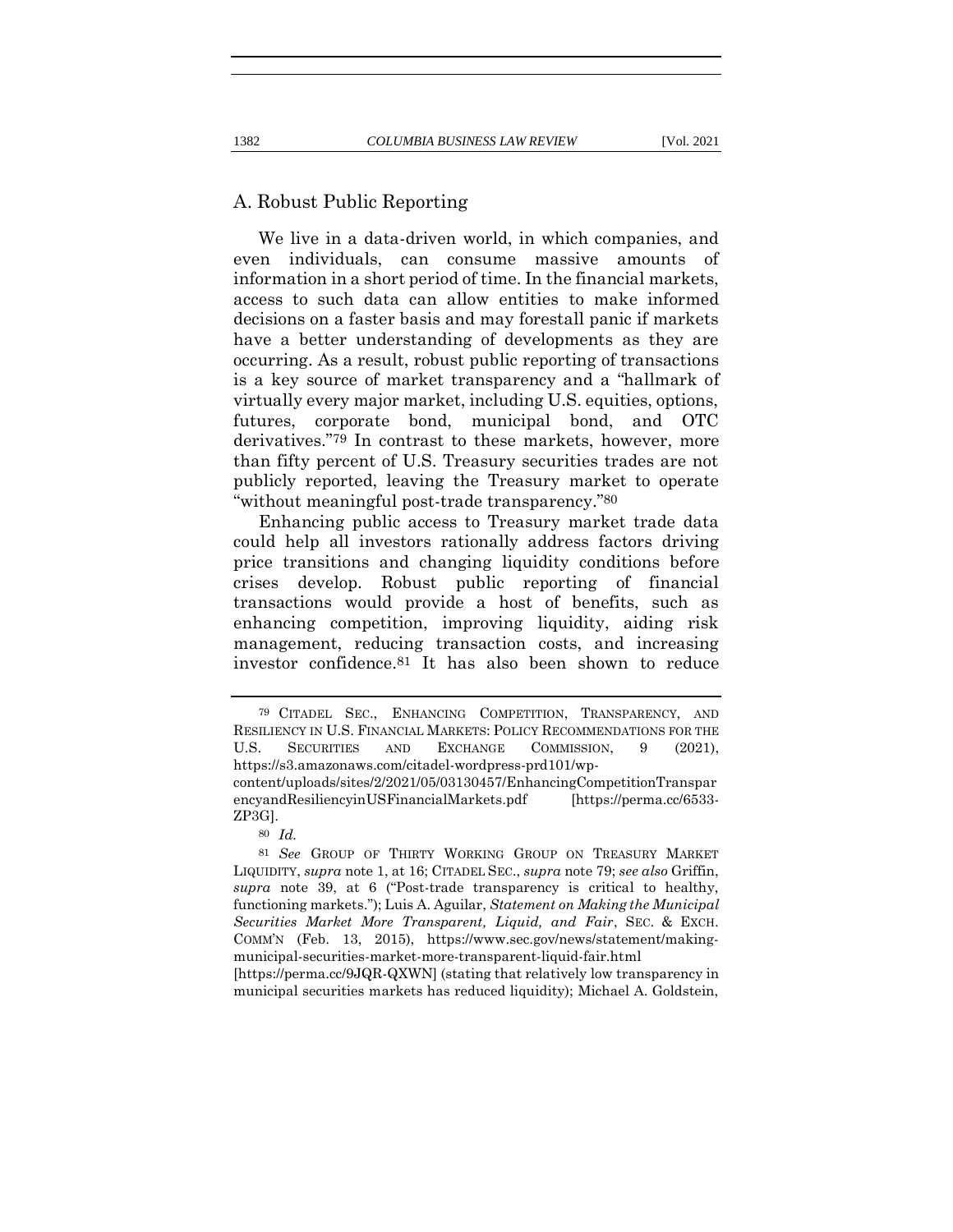systemic risk and fortify markets.82 Establishing robust public reporting requirements for the Treasury securities and repo markets would thus "allow new information to be efficiently assimilated" and "contribut[e] to resiliency in times of stress."83

This would not be a heavy lift. In fact, the infrastructure necessary to create a robust public reporting system for the cash Treasury market has been in place for years.84 Since July 2017, FINRA members have been required to report their trades in "all marketable U.S. Treasury Securities" to FINRA's Trade Reporting and Compliance Engine (TRACE).85 While Treasury trade data that is reported to TRACE is not currently made public,86 in March of 2020, FINRA began publicly disclosing the aggregated volume of Treasury trades submitted to TRACE during the prior week.87 In addition, TRACE already facilitates the public reporting of corporate-

83 Cooper, *supra* note 57, at 12.

84 *See, e.g.,* Michael J. Fleming, *Advent of Trade Reporting for U.S. Treasury Securities*, LIBERTY ST. ECON. (Jan. 18, 2017), https://libertystreeteconomics.newyorkfed.org/2017/01/advent-of-tradereporting-for-us-treasury-securities/ [https://perma.cc/8XTB-XJG3].

85 *Frequently Asked Questions (FAQ) About the Trade Reporting and Compliance Engine (TRACE)*, FINRA, https://www.finra.org/filingreporting/trace/faq [https://perma.cc/F9MD-GCBQ] (last visited Dec. 2, 2021). Marketable Treasury securities are those that can be traded on secondary markets after issuance. Dupont & Sack, *supra* note 22, at 795.

86 *See* Yadav, *supra* note 4, at 1223.

87 Press Release, FINRA, FINRA Launches New Data on Treasury Securities Trade Volume (Mar. 10, 2020), https://www.finra.org/mediacenter/newsreleases/2020/finra-launches-new-data-treasury-securitiestrading-volume [https://perma.cc/ZE4K-RANM].

Edith S. Hotchkiss & Erik R. Sirri, *Transparency and Liquidity: A Controlled Experiment on Corporate Bonds*, 20 REV. FIN. STUDIES 235, 237 (2007) (discussing positive effects of transparency in corporate-bond market bid-ask spreads and liquidity).

<sup>82</sup> *See* Heath P. Tarbert & Daniel J. Grimm, *The CFTC's Swap Data Overhaul*, 20 FLA. ST. U. BUS. REV. 1, 25–26 (2021) (describing the importance of public transparency in reducing systemic risk in OTC swaps markets).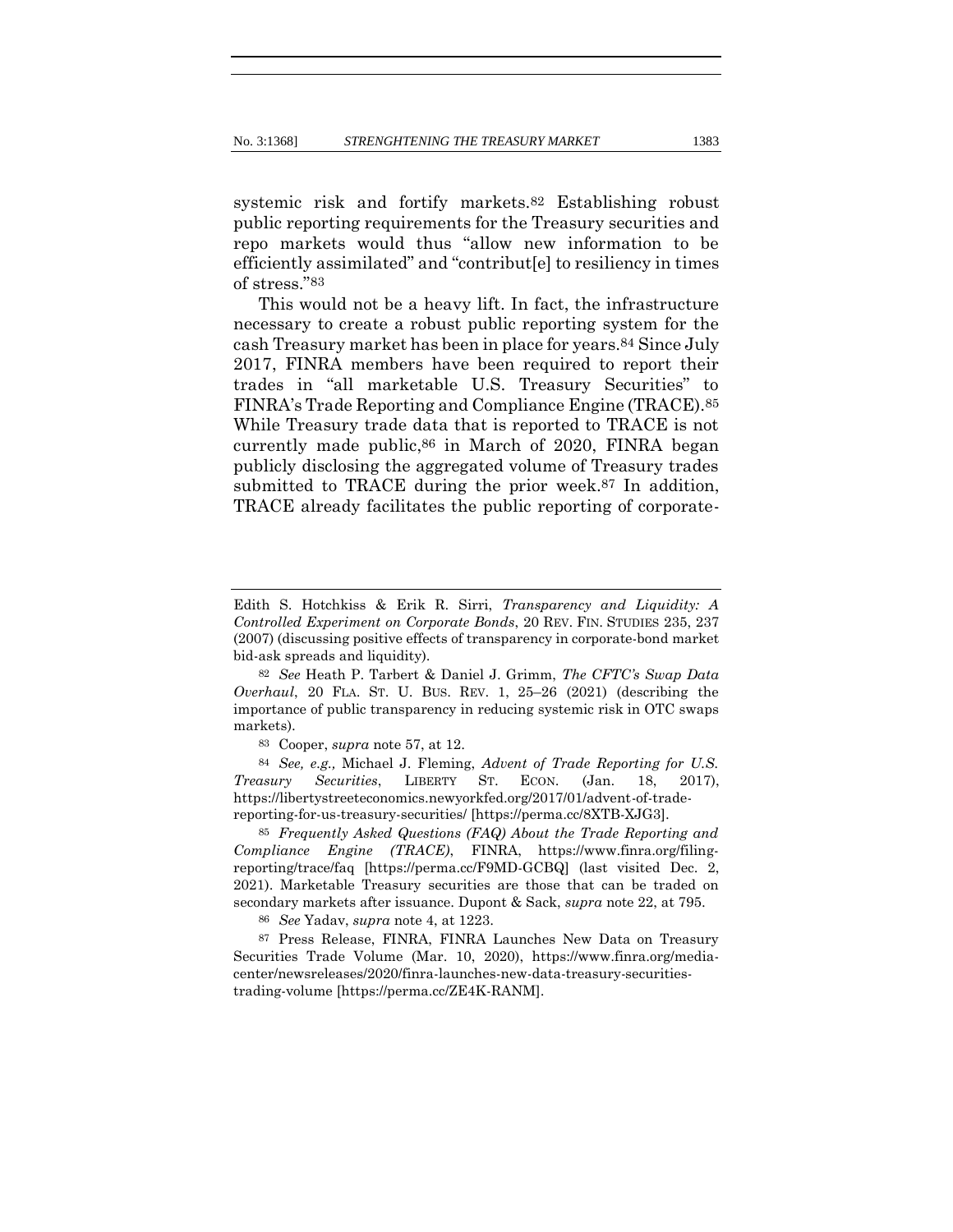bond trades within fifteen minutes.88 Robust public reporting of all Treasury trades would require only a modest extension.89 And taking that small step beyond the existing infrastructure to increase the scope and speed of Treasury market reporting would significantly improve transparency at relatively low cost. Financial regulators should likewise consider building a public reporting system for Treasury repos.90 Such a system would yield benefits similar to those arising from public reporting of cash Treasuries, and further mitigate situations in which "regulators do not have comprehensive data" on Treasury repo trades.91

#### B. Trading-Venue Oversight

Over the past two decades, the interdealer market for U.S. Treasury securities has experienced a significant increase in electronic trading, "leading to better pricing and deeper liquidity."92 The rise in electronic trading has also "contributed to a marked shift in the composition of participants in the interdealer" market,93 increasing competition.94 Prior to 1992, only primary dealers could participate in the interdealer market.95 From 1992 onward, netting members96 of the Government Securities Clearing

<sup>88</sup> *See* GROUP OF THIRTY WORKING GROUP ON TREASURY MARKET LIQUIDITY, *supra* note 1, at 16.

<sup>89</sup> *See id.*

<sup>90</sup> Mary Jo White, Chair, SEC. & EXCH. COMM'N, Prioritizing Regulatory Enhancements for the U.S. Treasury Market, Keynote Address, The Evolving Structure of the U.S. Treasury Market Second Annual Conference (Oct. 24, 2016), https://www.sec.gov/news/speech/white-keynote-ustreasury-market-conference-102416.html [https://perma.cc/F9HY-4ZU2].

<sup>91</sup> *Id.*

<sup>92</sup> Cooper, *supra* note 57, at 2.

<sup>93</sup> U.S. DEP'T OF THE TREASURY ET AL., *supra* note 51, at 36.

<sup>94</sup> Cooper, *supra* note 57, at 2.

<sup>95</sup> U.S. DEP'T OF THE TREASURY ET AL., *supra* note 51, at 36.

<sup>96</sup> "'Netting' is a process by which an exposure or obligation is reduced by combining two or more positions." *Netting*, CORP. FIN. INST., https://corporatefinanceinstitute.com/resources/knowledge/deals/netting/ [https://perma.cc/25FD-2T5H] (last visited Dec. 2, 2021). Netting is often performed by clearinghouses and can provide liquidity by making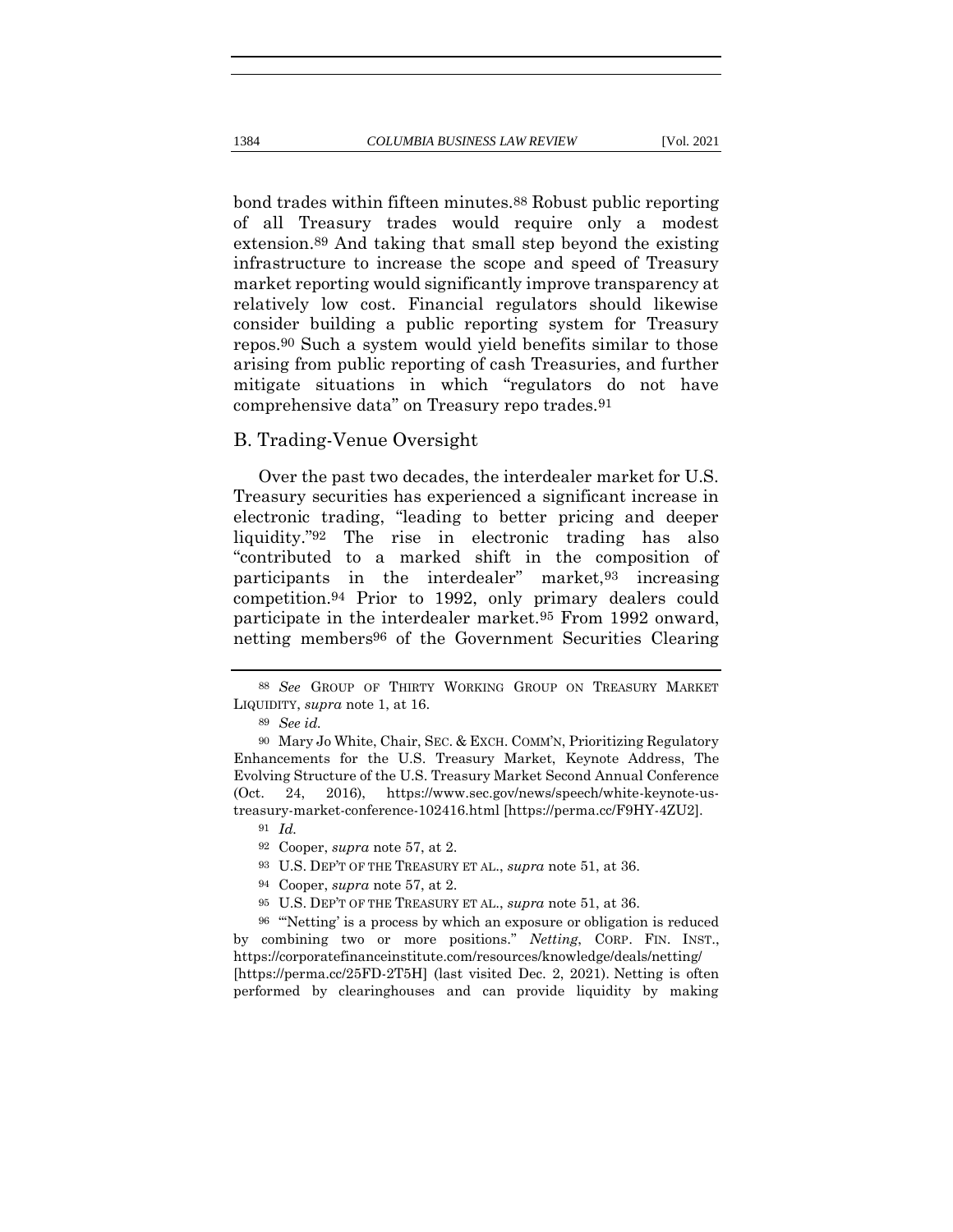Corporation (now called the Fixed Income Clearing Corporation, or FICC)97 were given access to the interdealer markets.98 In the mid-2000s, market-access liberalization continued, with PTFs entering interdealer platforms as new liquidity providers99 and growing to play a dominant role on electronic interdealer platforms.100 That expansion in the market has brought a host of benefits to Treasury investors: For example, by acting as liquidity providers, PTFs help reduce bid/ask spreads and lower prices.101

Although the Treasury markets have made significant progress in liberalizing market access, that progress has not been universally embraced. Instead, certain trading platforms remained designed to protect entrenched interests.102 In contrast, other advanced financial markets offer important lessons on the value of openness. To ensure ample liquidity (and reduce volatility), trading venues for other major U.S. securities and derivatives markets are subject to nondiscriminatory access requirements that preclude similar

98 U.S. DEP'T OF THE TREASURY ET AL., *supra* note 51, at 36.

100 Wittall, *supra* note 48.

101 *See* Griffin, *supra* note 39, at 5 (discussing the rise of electronic trading and noting that it has "revolutionized the end investor's ability to transact at far lower prices. This . . . drives down the cost of capital and, in the case of the Treasury market, drives down the cost of issuance.").

102 Cooper, *supra* note 57, at 7.

settlement processes more efficient and less cash-dependent. *See* Michael Fleming & Frank Keane, *The Netting Efficiencies of Marketwide Central Clearing* 2, 5 (Fed. Rsrv. Bank of N.Y., Working Paper No. 964, 2021).

<sup>97</sup> The present-day FICC was established in 2003 as a subsidiary of the Depository Trust & Clearing Corporation ("DTCC"), and acts as the central counterparty for trading in U.S. government securities. DTCC, MORE CLEARING, LESS RISK: INCREASINGLY CENTRALLY CLEARED ACTIVITY IN THE U.S. TREASURY CASH MARKET 5 (2021), https://www.dtcc.com/- /media/Files/PDFs/DTCC-US-Treasury-Whitepaper.pdf 4 [https://perma.cc/T6M3-S3V2]. Following the 2007-2009 financial crisis, FICC was designated as a systemically important financial market utility under Title VIII of the Dodd-Frank Wall Street Reform and Consumer Protection Act. *See Systemically Important Financial Market Utilities (SIFMUS)*. DTCC, https://www.dtcc.com/about/managing-risk/sifmu [https://perma.cc/U4JX-2XZM] (last visited Dec. 2, 2021).

<sup>99</sup> *Id.*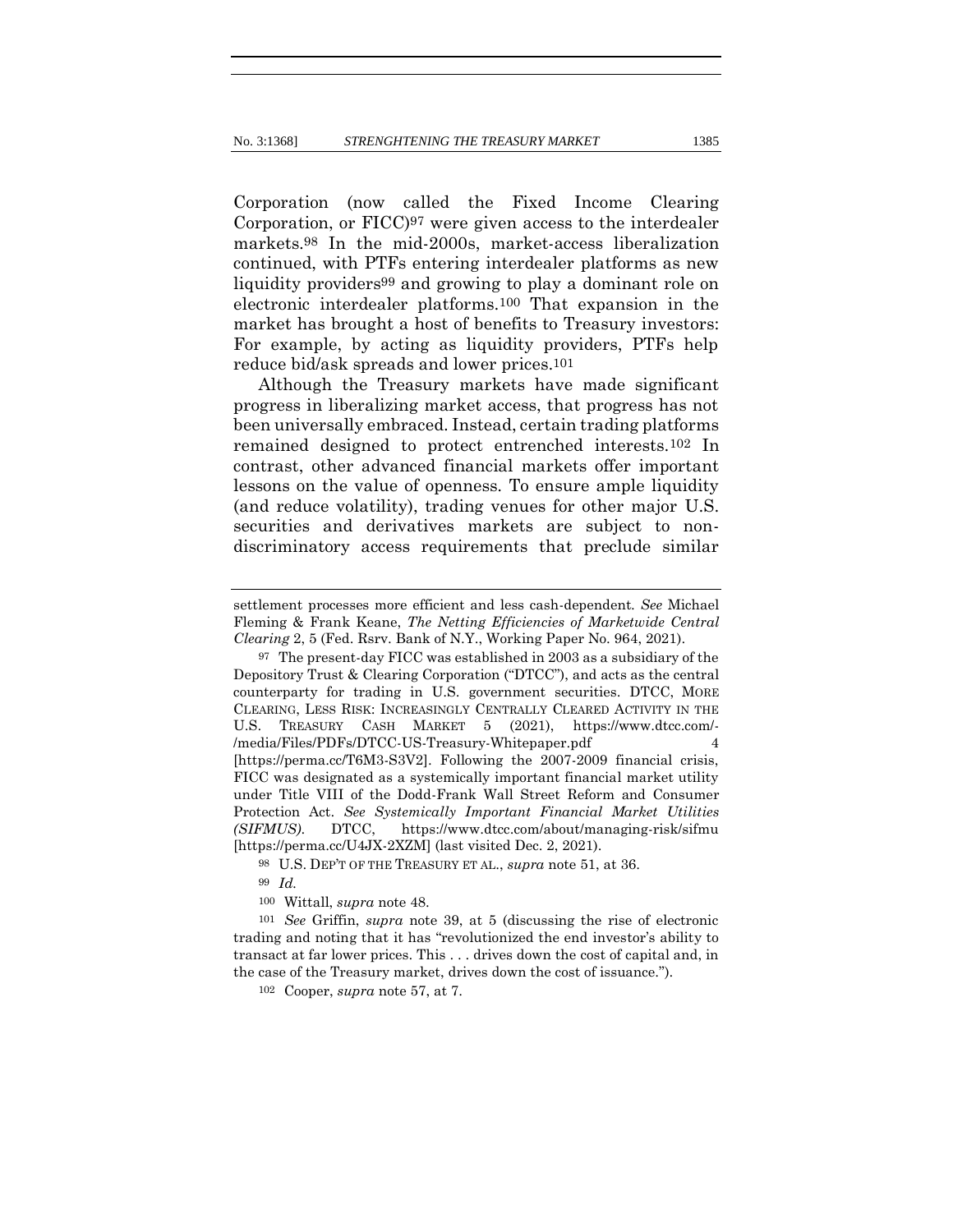impediments to competition.103 For example, evidence gathered by the Bank of England suggests that improving access to trading venues in U.S. interest-rate swap markets is "the cornerstone of real market structure change,"104 resulting in swap-market end-users saving million per day on transaction costs.105

Building the Treasury market of the future requires continued progress on non-discriminatory access to trading venues. At least two straightforward reforms are needed. First, an important step toward non-discriminatory access is simply to require venues to disclose their access requirements, which will force anti-competitive measures out into the open.106 Justice Brandeis famously wrote that "sunlight is . . . the best of disinfectants."107 That adage holds true for today's Treasury market, and merely revealing discriminatory policies may lead to their elimination.

Second, all trading venues for Treasury securities that function as alternative trading systems (ATSs) should be required to register with the Securities and Exchange Commission (SEC)—just as ATSs for equities and other instruments do—which will subject them to fair-access and related requirements under what is known as Regulation

<sup>103</sup> *Id.* at 8 (discussing impartial access requirements imposed by the Securities and Exchange Commission and the CFTC).

<sup>104</sup> Mark Spanbroek, *Non-discriminatory Access to MiFID II Derivatives Trading Venues: Critical for Market Transparency and Competition*, FUTURES INDUS. ASS'N (Feb. 18, 2016), https://www.fia.org/epta/resources/non-discriminatory-access-mifid-iiderivatives-trading-venues-critical-market [https://perma.cc/JP5N-3YQF].

<sup>105</sup> Evangelos Benos, Richard Payne & Michalis Vasios, *Centralized Trading, Transparency and Interest Rate Swap Market Liquidity: Evidence from the Implementation of the Dodd-Frank Act* 23 (Bank of England, Staff Working Paper No. 580, 2018).

<sup>106</sup> *See* Griffin, *supra* note 39, at 5 ("All access arrangements should be public, all fee arrangements should be public, and there should be a level and open playing field for all."); Cooper, *supra* note 44, at 8, 13–14 ("[E]ach trading venue should be required to have a publicly available rulebook that clearly describes order types and trading protocols").

<sup>107</sup> LOUIS D. BRANDEIS, OTHER PEOPLE'S MONEY AND HOW THE BANKERS USE IT 92 (1914).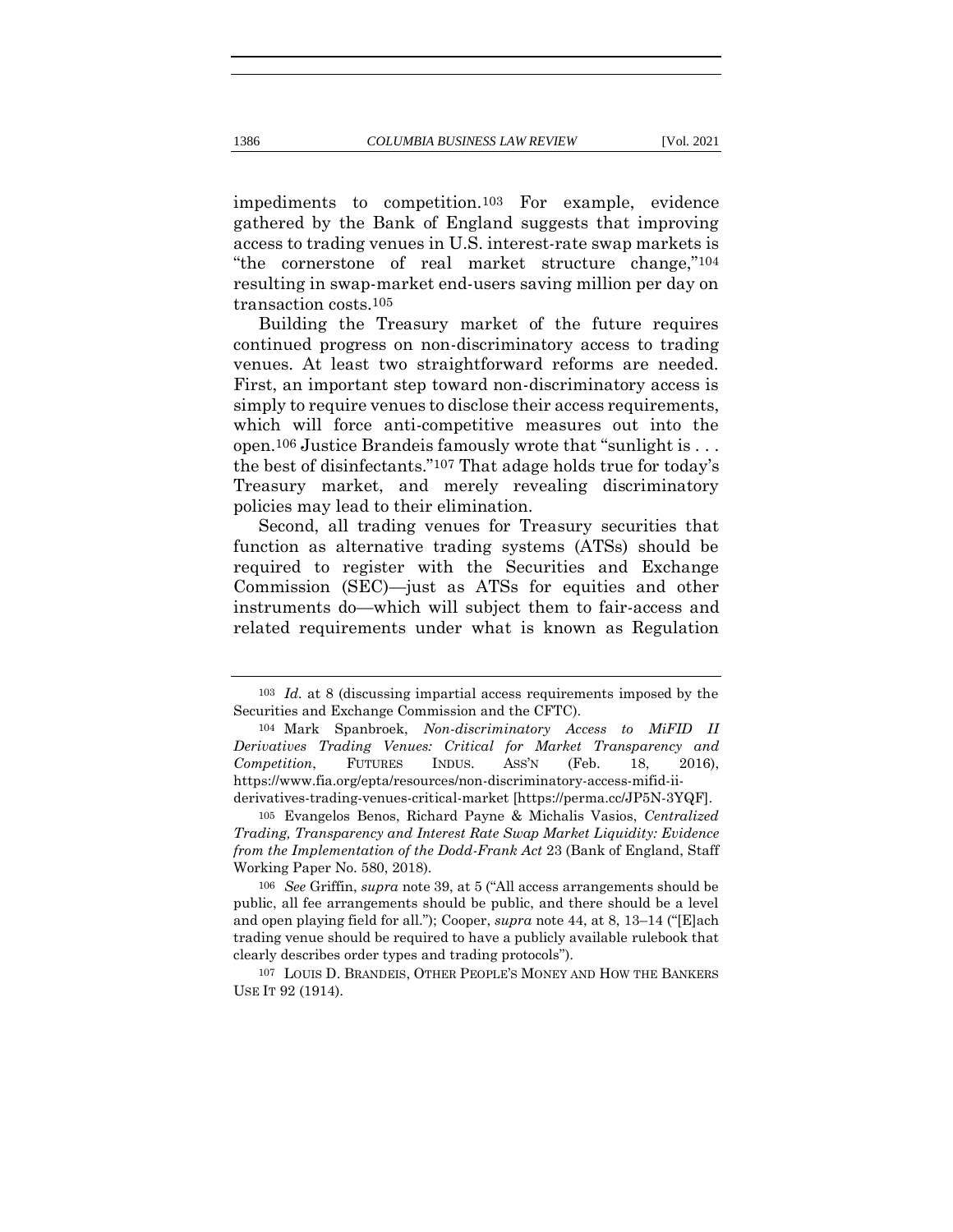ATS.108 While the SEC has recently proposed a rulemaking to close existing exemptions from Regulation ATS for trading venues that handle only government securities,109 the proposed rule as presently conceived may not cover trading venues that rely on request-for-quote (RFQ) or streaming quote systems.110 If finalized in its current form, then, the rule will retain exemptions from ATS registration for many Treasury market dealer-to-client trading venues.111 Instead, the final rule should be fortified to ensure that those venues are also subject to Regulation ATS.112 Doing so will lead to better execution and lower costs, not only for market participants but also for end users such as pension funds,  $401(k)$  managers, and other interests.<sup>113</sup>

<sup>108</sup> GROUP OF THIRTY WORKING GROUP ON TREASURY MARKET LIQUIDITY, *supra* note 1, at 17.

<sup>109</sup> *See* Regulation ATS for ATSs that Trade U.S. Government Securities, NMS Stock, and Other Securities; Regulation SCI for ATSs that Trade U.S. Treasury Securities and Agency Securities; and Electronic Corporate Bond and Municipal Securities Markets, Exchange Act Release No. 90,019, 85 Fed. Reg. 87,106, 87,106 (proposed Dec. 31, 2020) (to be codified at 17 C.F.R. pts. 240, 242, 249). The proposal also addresses exemptions to SEC Regulation Systems Compliance and Integrity ("SCI"). *See id.* at 87,106–07 (proposed Dec. 31, 2020) (to be codified at 17 C.F.R. pts. 240, 242, 249).

<sup>110</sup> *See* Elad L. Roisman, Comm'n, Sec & Exch. Comm'n, Remarks at U.S. Treasury Market Conference, (Sept. 29, 2020), https://www.sec.gov/news/speech/roisman-us-treasury-conference-2020-09- 29 [https://perma.cc/97XR-TC87] ("While our ATS proposal is an important step in strengthening the oversight of certain Treasury trading venues, this oversight framework may not extend to all trading venues that utilize . . . []RFQ[] or streaming quote protocols. This is obviously a gap."); *see also* G30, *Treasury Market*, *supra* note 1, at 17 ("[T]he proposal evidently would not cover multidealer platforms that use ... (RFQ) or streaming quote protocols[.]").

<sup>111</sup> GROUP OF THIRTY WORKING GROUP ON TREASURY MARKET LIQUIDITY, *supra* note 1, at 17.

<sup>112</sup> *See* Griffin, *supra* note 39, at 5; *see also* Cooper, *supra* note 57, at 8.

<sup>113</sup> *See* Benos et al., *supra* note 105, at 2, 23.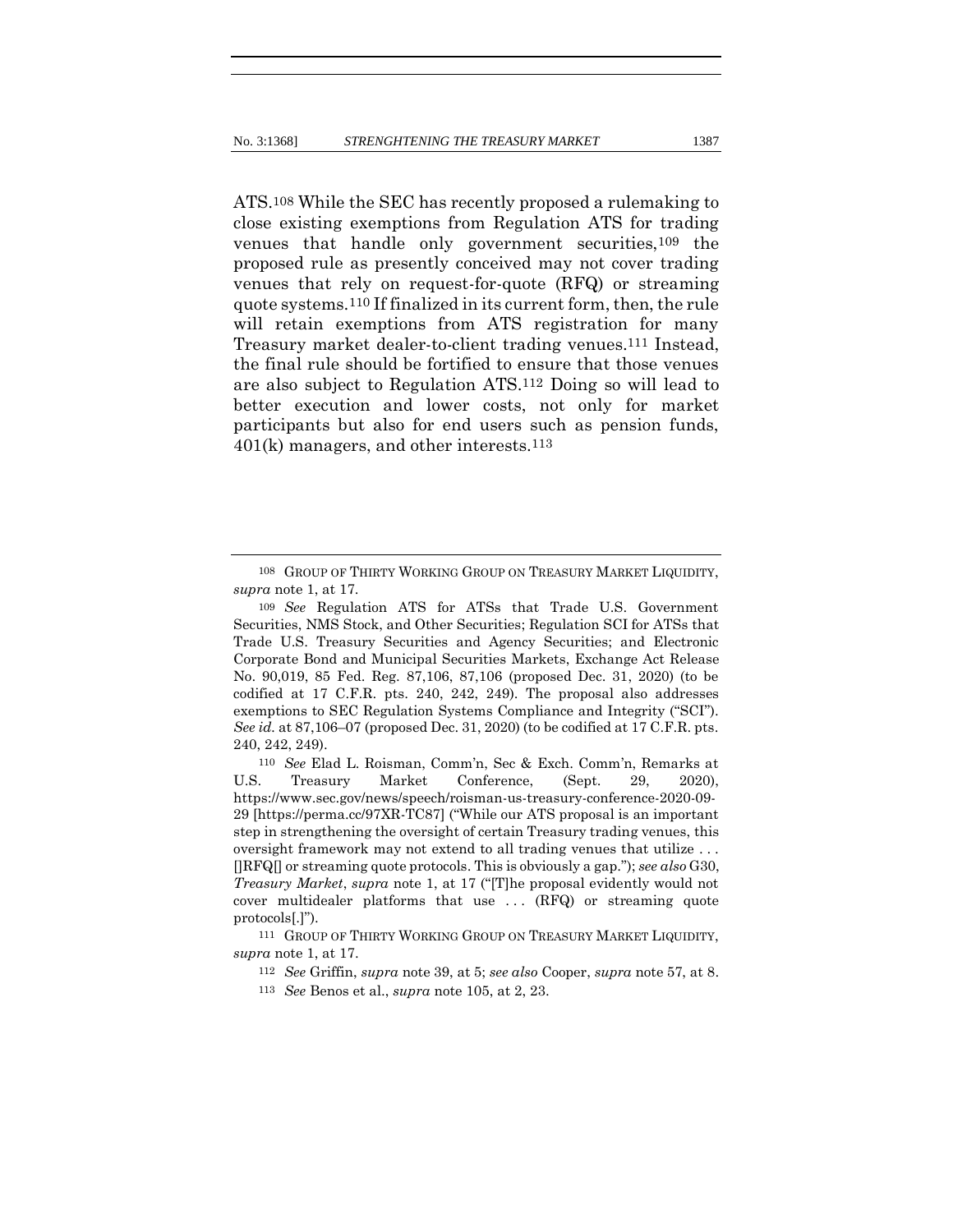#### C. Safeguards for Operational Resiliency

As prior market dislocations reveal, there is a strong need to ensure the appropriate operational resiliency to protect Treasury investors from the risk of market shocks. Adoption of the prior proposal—requiring trading venues that function as alternative trading systems to register with the SEC would subject such trading venues to market-resiliency requirements, in addition to the fair-access rules discussed above.114 But that is only part of the solution for improving operational resiliency. Trading venues for Treasury securities must also adopt safeguards against new types of risk, including the risk of technological errors.

While the growth of electronic trading has significantly increased Treasury market liquidity, it also comes with risks that must be addressed responsibly.115 Chief among those is the risk of erroneous order placement. It is critical that electronic trading venues be able to cancel erroneous orders quickly upon receipt, in order to prevent spillover effects that can follow if those erroneous orders enter the market.116 For example, in 2012, the electronic-trading firm Knight Capital experienced a "significant error" in its electronic order-routing system for equities, causing Knight to acquire an "unintended multi-billion dollar portfolio of securities."117 When the dust settled, Knight had incurred a \$460 million loss.118 But perhaps even more importantly, the errors in Knight's technology systems did not merely decimate the firm; they imposed instability and price volatility on the broader stock market.119

<sup>114</sup> *See supra* note 108 and accompanying text.

<sup>115</sup> Griffin, *supra* note 39, at 5 ("There is no doubt operational risk exists in a world of electronic trading.").

<sup>116</sup> *Id.*

<sup>117</sup> Knight Cap. Americas LLC, Exchange Act Release No. 70694, 2013 WL 5631976, at 1, 4 (Oct. 16, 2013).

<sup>118</sup> *Id.* at 4.

<sup>119</sup> *Id*. at 6 (stocks that Knight was trading experienced price swings exceeding ten percent).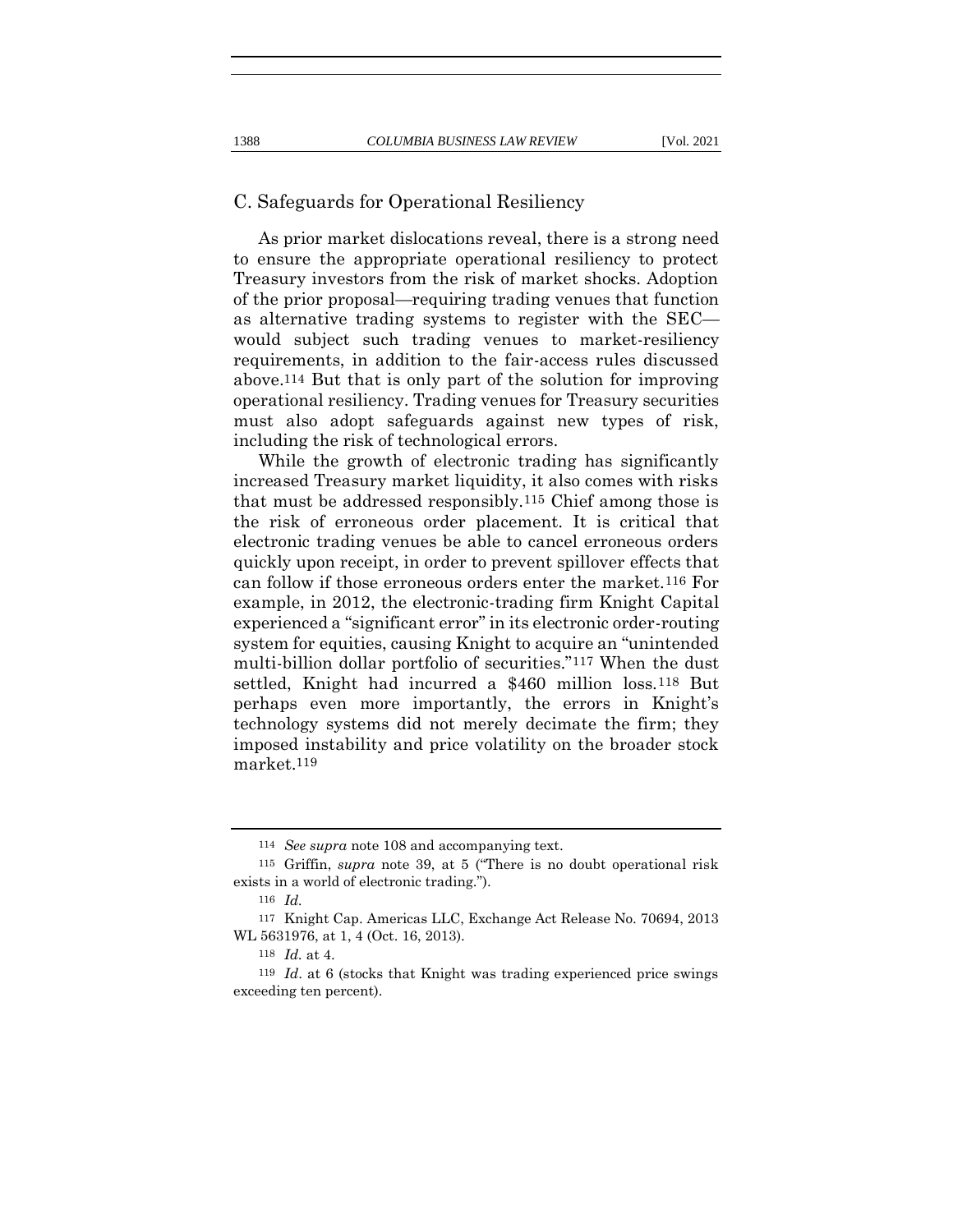The SEC has recognized the detrimental effects of such errors in the securities markets. Since 2014, the SEC has required that electronic trading venues for equity securities have appropriate risk controls geared toward markets that are increasingly electronic.120 For its part, the CFTC recently finalized a set of risk principles for electronic trading that require venues to take steps to address market disruptions and system anomalies.121 One example is the use of "kill switches," which permit electronic trading venues to quickly halt trading when they receive erroneous orders.<sup>122</sup> Kill switches help prevent technological errors from producing widespread market disruption.123 If they had been in place during 2012, they "would have promptly halted the erroneous trading by Knight Capital," thus avoiding or reducing the turmoil that followed.124

Although the equities and derivatives markets now require such measures,<sup>125</sup> there are no comparable requirements for venues where Treasury securities trade. Risk control mechanisms that can prevent or cancel errant orders would seem to offer the same considerable benefits in those venues. And again, borrowing an existing, well-established tool from the equities and derivatives markets would be a low-cost reform to help strengthen and modernize the Treasury market.

123 *See* Sarah N. Lynch & Herbert Lash, *Stock Exchanges Are Working on a 'Kill Switch' To Stop Trading During Emergencies*, BUS. INSIDER (Sept. 12, 2013, 6:43 PM), https://www.businessinsider.com/stock-exchanges-killswitch-2013-9 (on file with the Columbia Business Law Review).

124 Griffin, *supra* note 39, at 6.

125 *See Division of Trading and Markets: Responses to Frequently Asked Questions Concerning Regulation SCI*, *supra* note 120; *see also* RULEBOOK § 6130 (The Nasdaq Stock Mkt. 2021); LISTED CO. MANUAL § 7.19 (N.Y. Stock Exch. 2021).

<sup>120</sup> *See Division of Trading and Markets: Responses to Frequently Asked Questions Concerning Regulation SCI*, SEC. & EXCH. COMM'N (Sept. 2, 2015), https://www.sec.gov/divisions/marketreg/regulation-sci-faq.shtml [https://perma.cc/X27W-DEYQ] (last updated Aug. 21, 2019).

<sup>121</sup> *See* Electronic Trading Risk Principles, 86 Fed. Reg. 2048 (Jan. 11, 2021) (to be codified at 17 C.F.R. pt. 38).

<sup>122</sup> Griffin, *supra* note 39, at 5–6.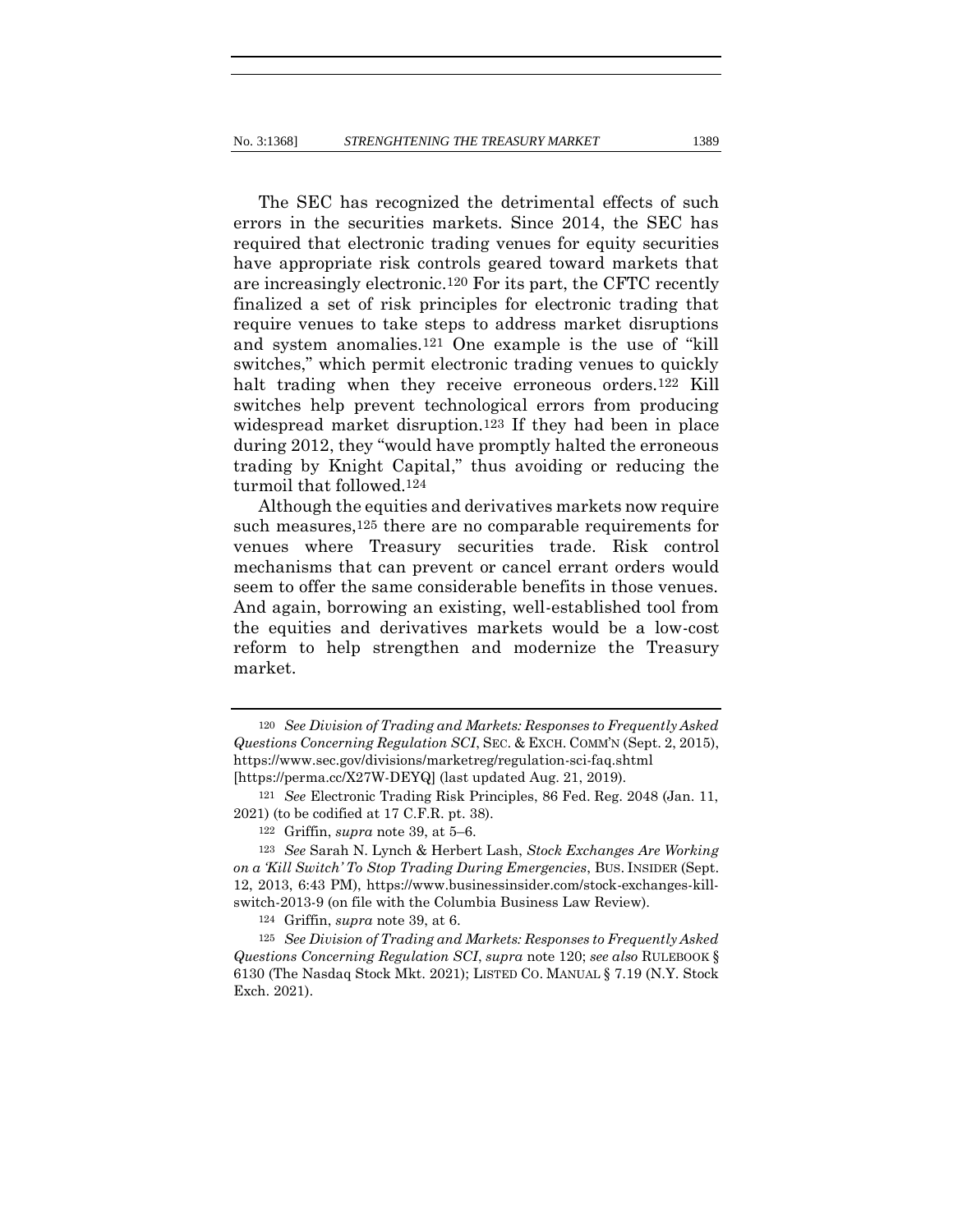#### D. Expanded Central Clearing

As the complexity and speed of financial transactions have increased, so have the risks of a defaulting counterparty to a transaction. Counterparty credit risk is a particularly serious concern in the Treasury market, and settlement failures dramatically increased for uncleared positions during the market turmoil of March 2020.126 Central clearing is critical to reducing systemic risk—and is arguably the most significant reform proposed in this Article.127 Central clearing occurs when a clearinghouse stands between trading parties and "acts as the buyer for every seller and the seller for every buyer."128 Placing a clearinghouse between trading parties can prevent losses from "cascading through the wider system if one of the counterparties to a transaction defaults before the trade is completed."129

In many other advanced financial markets, central clearing of financial transactions has long been instrumental in reducing counterparty credit risk.130 This core benefit was on full display in the derivatives markets in March 2020, when central clearing shored up faith in the markets and

128 *What is Clearing?*, CME GRP., https://www.cmegroup.com/education/courses/clearing/what-isclearing.html. (on file with Columbia Business Law Review) (last visited Dec. 2, 2021). Clearing reduces counterparty credit risk because the clearinghouse will step in to ensure trades are competed in the event of a

129 Wittall, *supra* note 48.

counterparty default. *See id.*

<sup>126</sup> *See* Duffie, *supra* note 66, at 15; *see also supra*, Part III.

<sup>127</sup> *See* PROGRAM ON INT'L FIN. SYS., *supra* note 70, at 28 (stating that policymakers should focus on establishing mandatory central clearing for the Treasury market to "mitigate[e] the risk of . . . cascading failures" given "the systemic importance of Treasury markets.").

<sup>130</sup> *See* U.S. DEP'T OF THE TREASURY ET AL., *supra* note 2, at 29 ("Central clearing is widely used in financial markets to reduce risk and improve efficiency," including in U.S. markets for "equities, exchange-traded derivatives, and certain standardized swaps."); *see* a*lso Financial Clearing Houses*, CFA INST., https://www.cfainstitute.org/en/advocacy/issues/centralclearing-houses [https://perma.cc/S8WW-NSDE] (last visited Dec. 2, 2021) (describing central clearing in stock, mutual fund, ETF, bond, option, and futures transactions).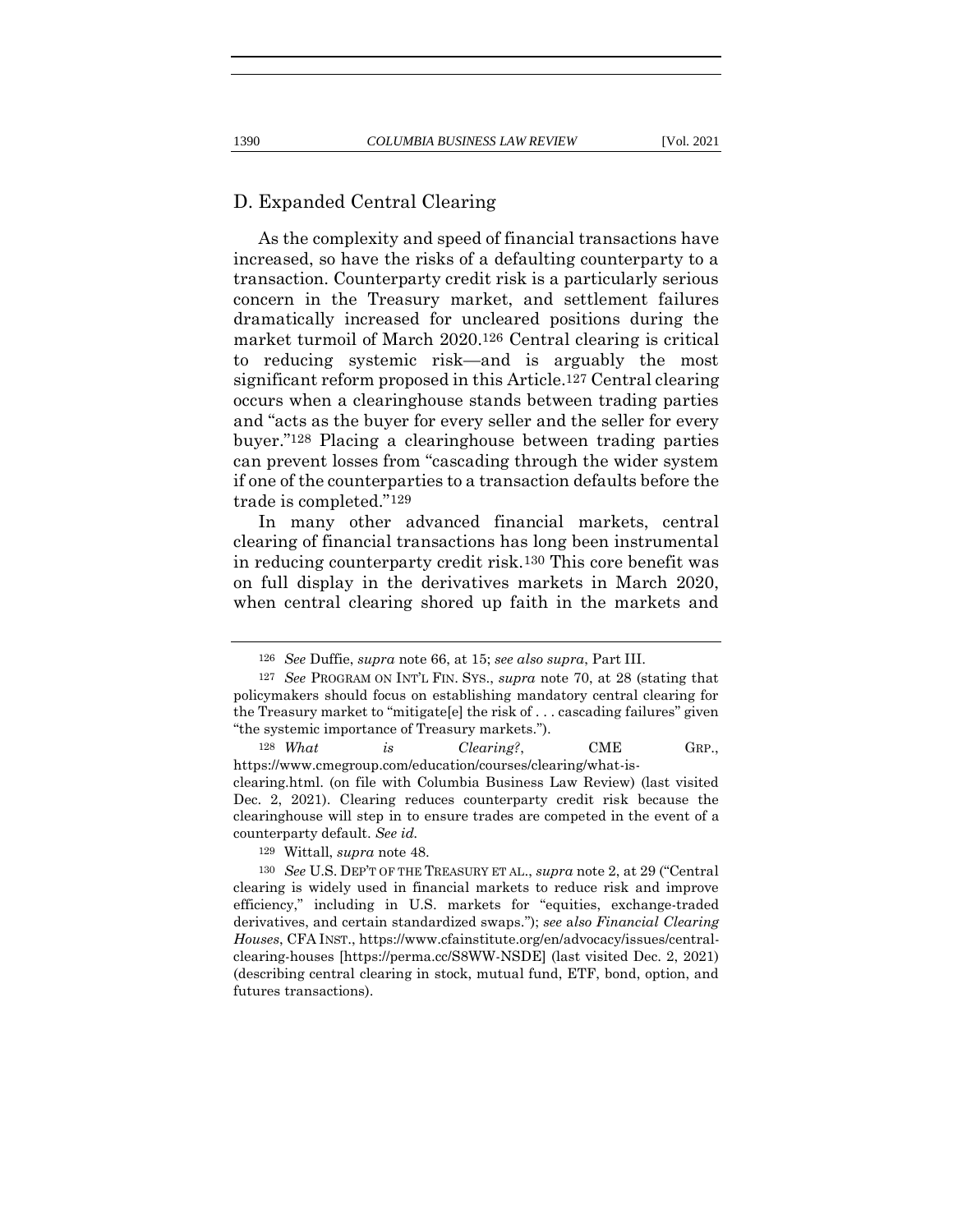helped cushion the impact of historic volatility sparked by the COVID-19 pandemic.131 Indeed, there is little or no record of any major clearing member defaults during that period.132 The effectiveness of clearinghouses in reducing systemic risk in the derivatives market during the 2020 pandemic-induced crisis stands in contrast with the 2008 financial crisis, in which uncleared derivatives amplified risk by, among other things, making it difficult to assess counterparty credit risk.133 Clearing, by contrast, supports "transparent risk management processes" that reduce this risk.134

The U.S. Treasury securities market lags behind its peers in this regard. Unlike many equities, options, futures, and swaps markets,135 it does not impose any broad-based clearing requirements.136 Although dealer-to-dealer trades are subject to clearing in some circumstances (notably through FICC),

133 *See* Heath Tarbert, Opinion, *Volatility Ain't What It Used To Be*, WALL ST. J. (Mar. 23, 2020, 7:08 PM) (on file with the Columbia Business Law Review).

134 PROGRAM ON INT'L FIN. SYS, *supra* note 70, at 31.

135 *See, e.g.*, *Equities Clearing Services*, DTCC, https://www.dtcc.com/clearing-services/equities-clearing-services [https://perma.cc/4NVV-TB37] (last visited Dec. 2, 2021) ("DTCC's National Securities Clearing Corporation . . . clears and settles virtually all brokerto-broker equity, corporate and municipal bond and unit investment trust . . . transactions in the U.S. markets[.]"); *What is OCC?*, OCC

136 *See* GROUP OF THIRTY WORKING GROUP ON TREASURY MARKET LIQUIDITY, *supra* note 1, at 1, 10; Yadav, *supra* note 4, at 1244–45.

<sup>131</sup> Heath P Tarbert, *The Enduring Legacy of the Dodd-Frank Act's Derivatives Reform*, 6 J. FIN. REG. 159, 166 & n.34, 168 (2020).

<sup>132</sup> *See* INT'L SWAPS AND DERIVATIVES ASSOC., COVID-19 AND CCP RISK MANAGEMENT FRAMEWORKS 2–3 (2021), https://www.isda.org/a/3jjTE/COVID-19-and-CCP-Risk-Managament-Frameworks-January-2021.pdf [https://perma.cc/73U3-JD4R] (identifying "three small member" defaults or close-outs but explaining that "none affected market stability" and that clearinghouses "were able to withstand the most volatile market period since 2008").

https://www.theocc.com/Company-Information/What-Is-OCC [https://perma.cc/9URH-ZR5K] (last visited Dec. 2, 2021), (describing OCC as an equities clearing association); *Clearing: Products and Markets*, ICC, https://www.theice.com/clearing/products-markets [https://perma.cc/GBT9- HUJ3] (last visited Dec. 2, 2021) ("We clear multi-asset futures, options and OTC products across a variety of markets[.]").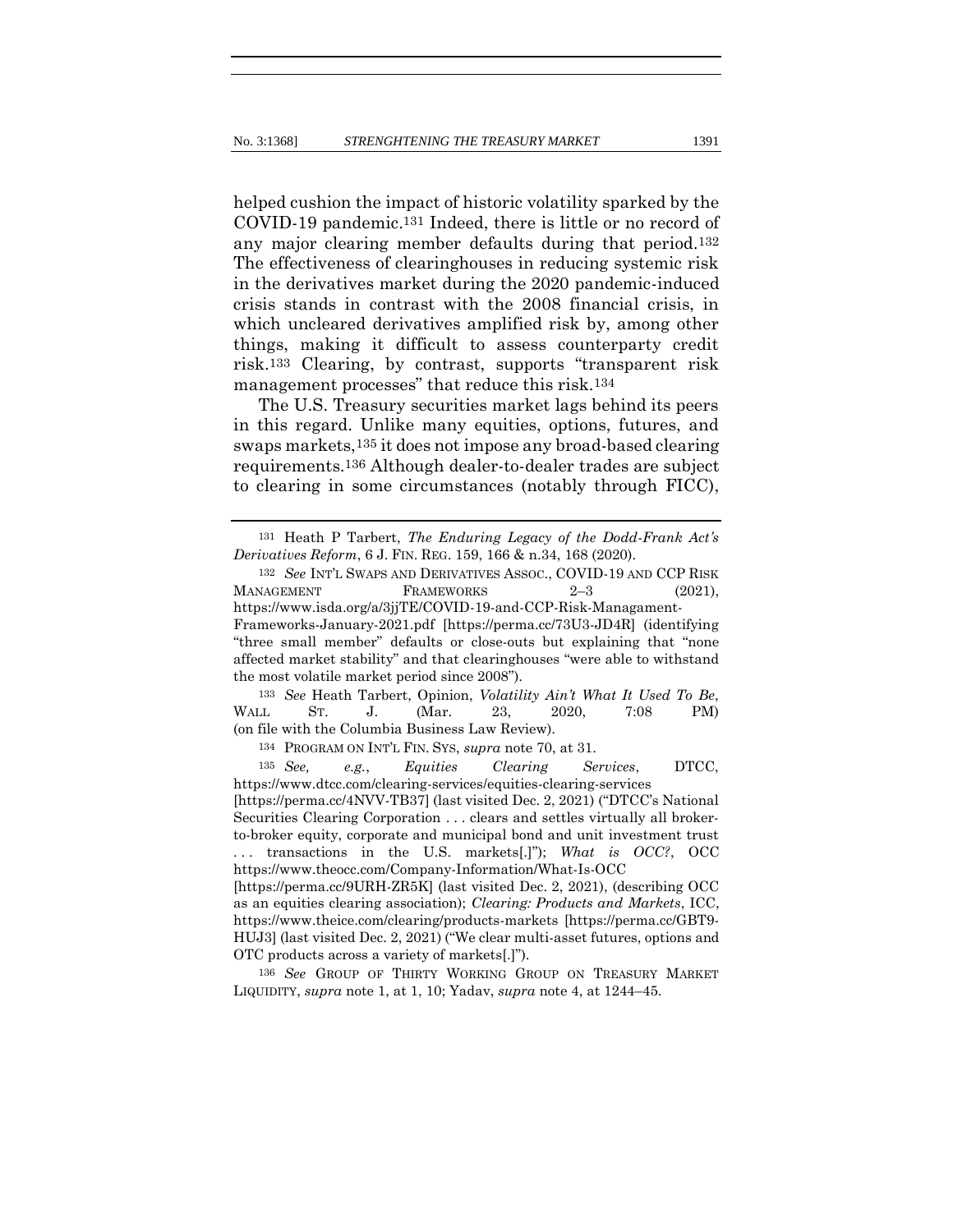"[t]here is essentially no central clearing of dealer-to-client trades of Treasuries."137 That is a particularly notable deficiency in light of the rise in electronic trading and the improved Treasury market liquidity advanced by PTFs. Without a broad-based central clearing requirement, "[m]ost trades involving PTFs" are simply left to "settle bilaterally."138 Likewise, Treasury repo markets—while subject to higher levels of central clearing than dealer-toclient securities trades—similarly do not have broad clearing requirements.139

In addition to the systemic benefits of reducing counterparty credit risk, central clearing comes with another advantage: multilateral netting. Netting settlement obligations through a clearinghouse can improve liquidity because it "reduce[s] the money and securities that must change hands," which can "free up space on dealers' balance sheets for additional trades that could help keep the market liquid."140 Freeing up balance sheets through netting can "enhance capacity to make markets during both normal times and stress events."141 Data suggest that multilateral netting through central clearing of Treasury securities trades could

<sup>137</sup> GROUP OF THIRTY WORKING GROUP ON TREASURY MARKET LIQUIDITY, *supra* note 1; *see also id.* at 10 ("In the dealer-to-client segment of the Treasury market, trades of Treasury securities have never been centrally cleared.").

<sup>138</sup> Wittall, *supra* note 48; *see, e.g.*, GROUP OF THIRTY WORKING GROUP ON TREASURY MARKET LIQUIDITY, *supra* note 1 (explaining that while trades between dealers are usually centrally cleared, "trades involving PTFs are not centrally cleared but instead are settled bilaterally with the" interdealer-broker"); DTCC, *supra* note 97 ("[T]he Treasury market's evolution over the past 20 years has resulted in an increased share of outright purchases and sales of treasuries being . . . bilaterally cleared and settled.").

<sup>139</sup> *See* GROUP OF THIRTY WORKING GROUP ON TREASURY MARKET LIQUIDITY, *supra* note 1, at 10.

<sup>140</sup> Marta Chaffee & Sam Schulhofer-Wolf, *Chicago Fed Insights: Is a Treasury Clearing Mandate the Path to Increased Central Clearing?*, FED. RSRV. BANK OF CHI. (June 23, 2021), https://www.chicagofed.org/publications/blogs/chicago-fed-

insights/2021/treasury-clearing-mandate [https://perma.cc/375Q-HMQJ].

<sup>141</sup> U.S. DEP'T OF THE TREASURY ET AL., *supra* note 2, at 30.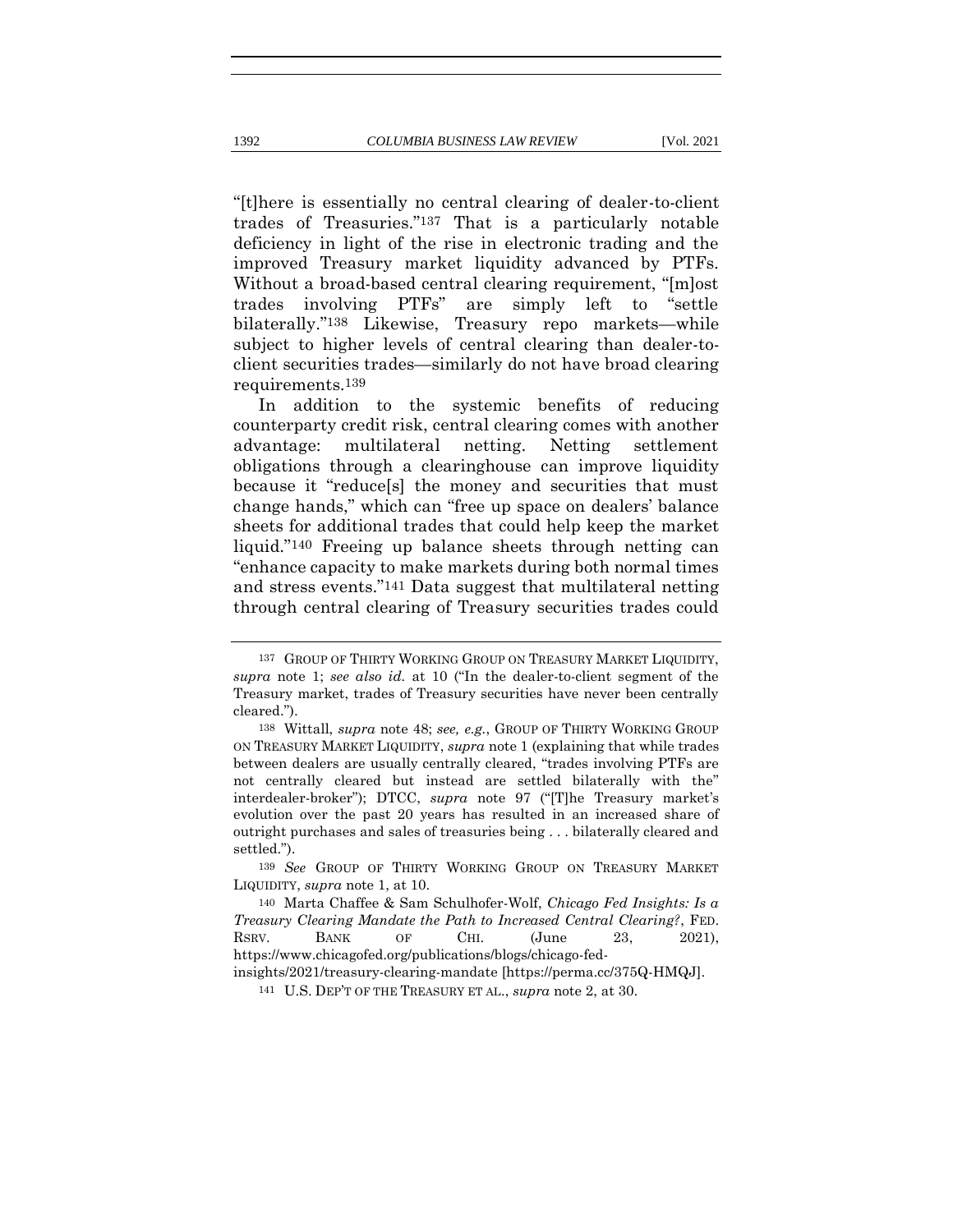have tempered COVID-driven market disruption by "lower[ing] dealers' daily gross settlements obligations by roughly \$330 billion (60%)" in the weeks surrounding March 2020, and by "nearly \$800 billion (70%) when trading was at its highest."142 Freeing up this significant amount of capital through clearing-induced position netting would have injected much-needed liquidity into the market at a critical time.<sup>143</sup>

At a high level, requiring mandatory clearing of securities and repo trades and enabling multilateral netting are straightforward reforms. But those reforms also require careful attention to the resulting clearinghouses to ensure both fair and objective criteria for direct clearinghouse membership and an effective client clearing model for indirect access.144 As for direct membership, regulators should ensure that membership criteria are objective and are not used to artificially limit the population of clearing members.145 After all, because any clearinghouse ultimately relies on the mutualization of losses, its success lies in the strength and number of sound clearing members. As for indirect membership, regulators should similarly ensure that market

<sup>142</sup> Fleming & Keane, *supra* note 96, at 2.

<sup>143</sup> *See* Logan, *supra* note 19 (explaining, in the context of pandemiclinked volatility, that "[i]ncreased central clearing [in the Treasury market] can help market participants manage settlement risk and facilitate more efficient balance sheet usage."); *see also* Duffie, *supra* note 66, at 16 ("Central clearing . . . reduces the amount of dealer balance-sheet space necessary to maintain liquid markets. This arises from improved netting.").

<sup>144</sup> For example, the CFTC requires registered derivatives clearing organizations ("DCOs") to comply with Core Principles for clearing entities, which include possessing adequate financial resources, well-functioning risk controls, and system safeguards that provide for business continuity and resilience. Derivatives Clearing Organization General Provisions and Core Principles, 85 Fed. Reg. 4800 (Jan. 27, 2020) (to be codified at C.F.R. pts. 1, 39, 140).

<sup>145</sup> Nellie Liang & Pat Parkinson, *Enhancing Liquidity of the U.S. Treasury Market Under Stress* 10 (Hutchins Ctr., Working Paper No. 72, 2020), https://www.brookings.edu/research/enhancing-liquidity-of-the-u-streasury-market-under-stress/ [https://perma.cc/4XB7-X4QN] (arguing that Treasury market clearing membership requirements must not "unnecessarily impede membership by smaller dealers or impose unnecessarily constraints on client clearing activity by smaller dealers.").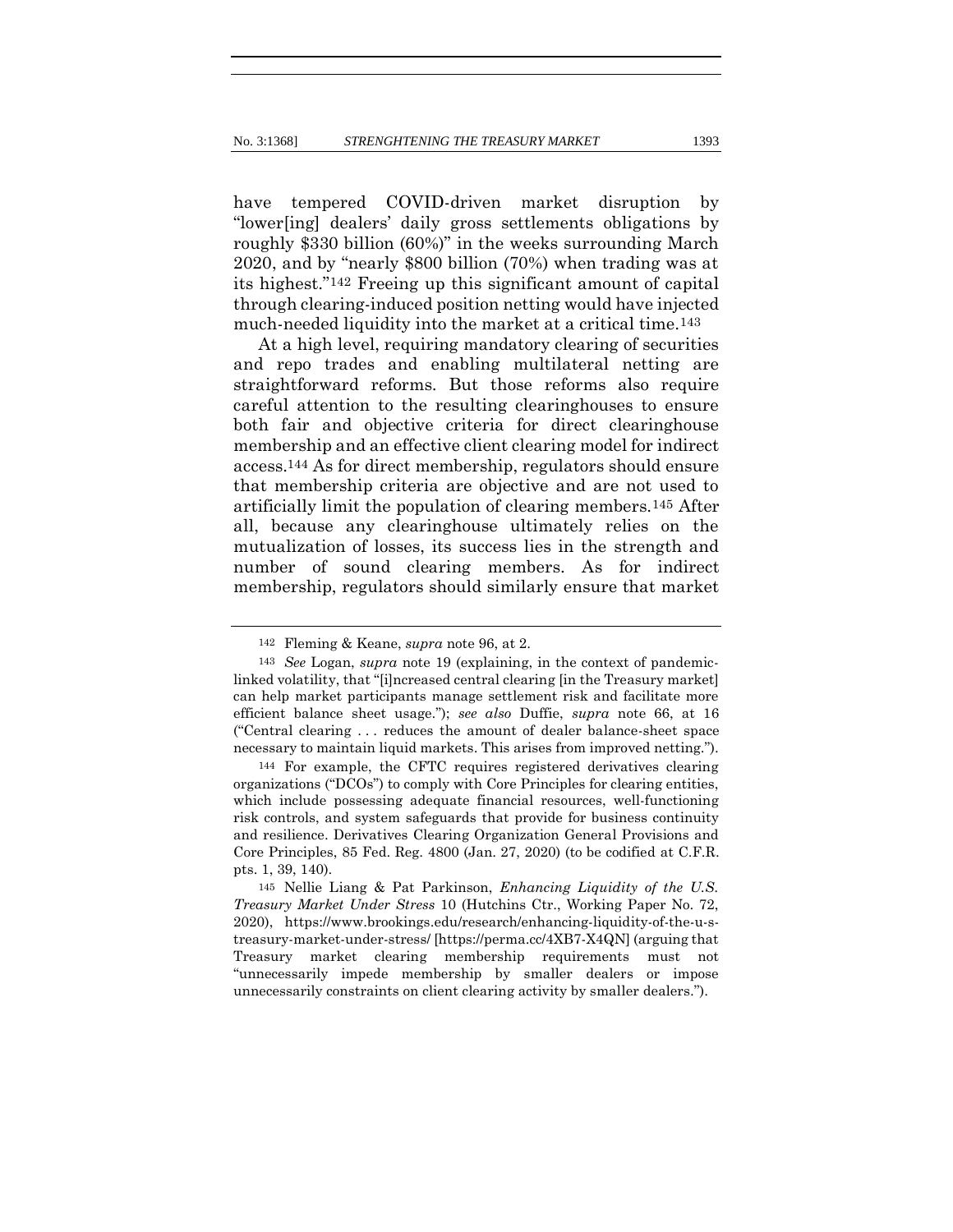participants that wish to access the clearinghouse indirectly as a client are able to do so on fair and non-discriminatory terms.146

### V. CONCLUSION

Since the Founding, the Treasury market has played—and continues to play—an unparalleled role in the U.S. economy and the global financial system.147 We would expect the Treasury market to have strong structural features, if not the most transparent and robust of any financial market. Yet, despite the strong leadership of the Treasury Department and the Federal Reserve Bank of New York, the Treasury market lacks some of the basic structural features that other advanced markets have adopted. This Article contends that aberration can be largely addressed by implementing four reforms with well-established benefits: robust public reporting of trades, non-discriminatory market access, appropriate oversight over trading venues, and expanded central clearing.

As our young nation fought for its independence, Alexander Hamilton argued that strong national markets would be central to that fight. He wrote that it is "by introducing order into our finances—by restor[]ing public credit—not by gaining battles, that we are finally to gain our object."148 But even as Hamilton sought to develop a modern financial system, he also acknowledged the value of lessons from history, emphasizing alongside James Madison that "[e]xperience is the oracle of truth."149 As we continue developing and modernizing the critical U.S. Treasury market, we must also build on the experience gained in other

<sup>146</sup> *See* FIA PRINCIPAL TRADERS GROUP, CLEARING A PATH TO A MORE RESILIENT TREASURY MARKET (2021) 9, https://www.fia.org/sites/default/files/2021-07/FIA-PTG\_Paper\_Resilient%20Treasury%20Market\_FINAL.pdf [https://perma.cc/3SR8-JWED].

<sup>147</sup> *See* supra note 1 and accompanying text.

<sup>148</sup> Letter from Alexander Hamilton to Robert Morris, *supra* note 11.

<sup>149</sup> THE FEDERALIST NO. 20 (James Madison and Alexander Hamilton).